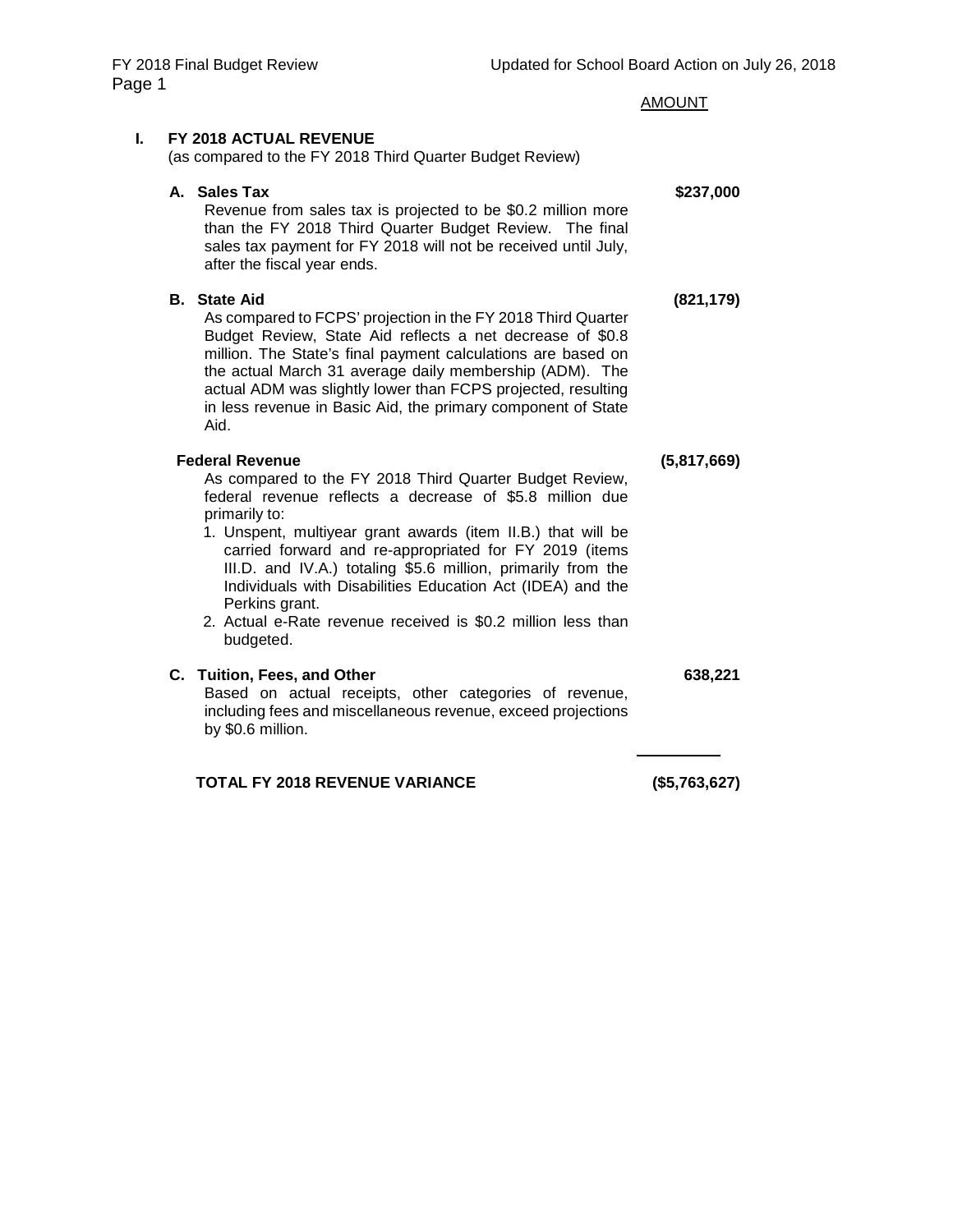|    |                                                                                                                                                                                                                                                                                                                                                                                                       | <b>AMOUNT</b>  | <b>POSITION</b> |
|----|-------------------------------------------------------------------------------------------------------------------------------------------------------------------------------------------------------------------------------------------------------------------------------------------------------------------------------------------------------------------------------------------------------|----------------|-----------------|
| Ш. | FY 2018 ACTUAL EXPENDITURES<br>(as compared to the FY 2018 Third Quarter Budget Review)                                                                                                                                                                                                                                                                                                               |                |                 |
|    | A. Total Expenditures                                                                                                                                                                                                                                                                                                                                                                                 | (\$31,918,783) | (0.0)           |
|    | Expenditures, excluding unspent multiyear grant awards<br>(item II.B.), are \$31.9 million less than projected after funding:<br>\$8.0 million<br>1. School Board Flexibility Reserve<br>2. Fuel Contingency<br>\$2.0 million<br>3. Outstanding Encumbered Obligations<br>\$21.5 million<br>4. School/Projects Carryover<br>\$32.8 million<br>5. Department Critical Needs Carryover<br>\$6.4 million |                |                 |
|    | The expenditure variance totals 1.1 percent of the revised<br>budget and is comprised of the following:<br>6. Salaries<br>\$18.4 million<br>7. Employee Benefits<br>\$11.3 million<br>8. Other Expenditures<br>\$2.2 million                                                                                                                                                                          |                |                 |
|    | The \$18.4 million in salary variance is mainly attributed to<br>regular contracted salary accounts and is primarily due to<br>higher than expected turnover which was already incorporated<br>into the development of the FY 2019 budget.                                                                                                                                                            |                |                 |
|    | <b>B. Multiyear Grant Funding</b>                                                                                                                                                                                                                                                                                                                                                                     | (5,572,629)    | (0.0)           |
|    | The total expenditure variance also includes federal multiyear<br>unspent grant award expenditures totaling \$5.6 million. As a<br>result of lower expenditures in the FY 2018 grant year, the<br>corresponding revenue decrease is reflected in item I.C. This<br>multiyear available grant funding (items III.D. and IV. A.) is<br>carried forward and re-appropriated to FY 2019.                  |                |                 |
|    | <b>TOTAL FY 2018 ACTUAL EXPENDITURE VARIANCE</b>                                                                                                                                                                                                                                                                                                                                                      | (\$37,491,412) | (0.0)           |
|    | FY 2018 TOTAL FUNDS AVAILABLE                                                                                                                                                                                                                                                                                                                                                                         | \$31.727.785   |                 |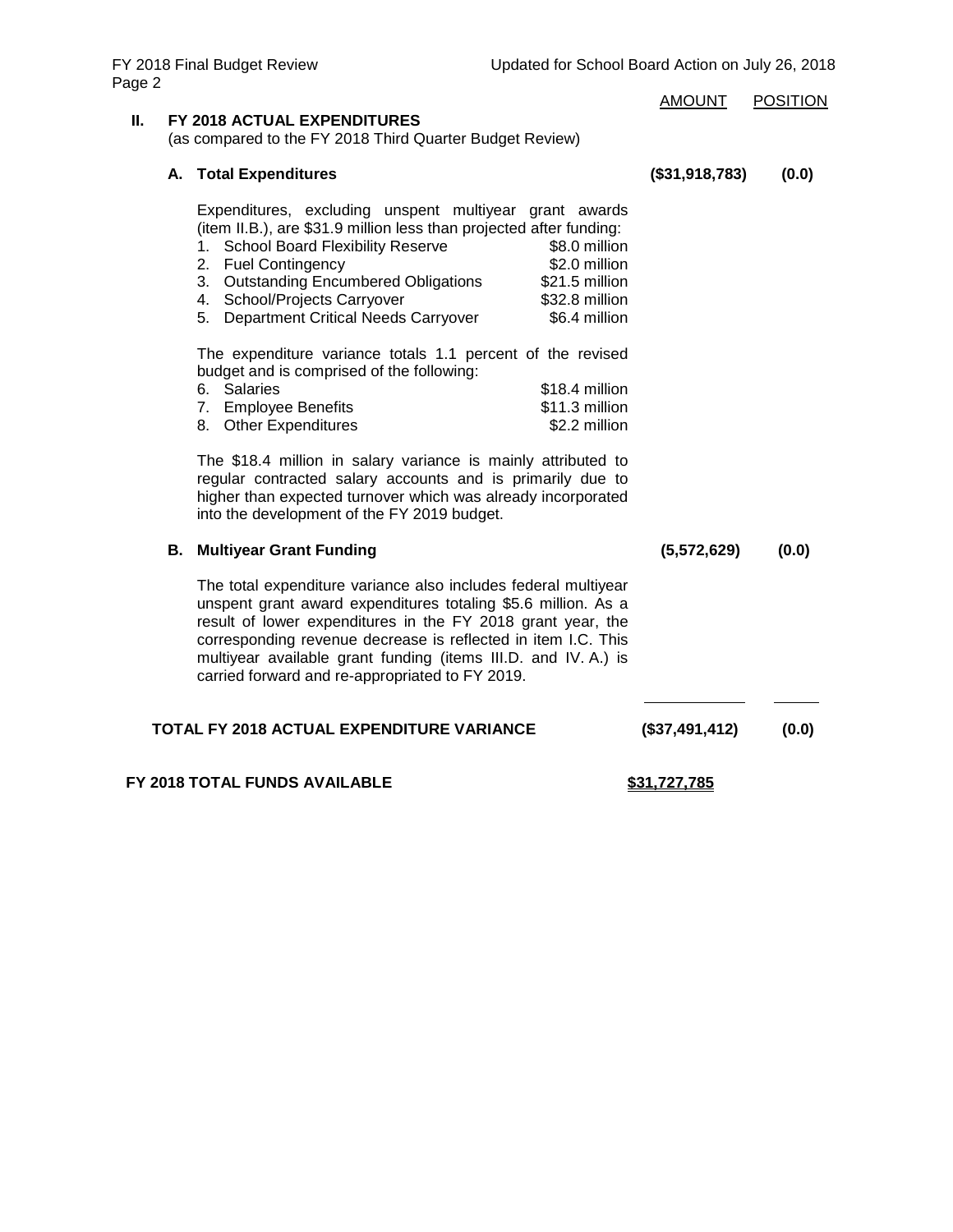### AMOUNT

### **III. FY 2019 REVENUE AND BEGINNING BALANCE ADJUSTMENTS**

| X. | А. | <b>Beginning Balance</b>                                                                                                                                                                                                                                                                                                                                                                                                                                                                                                                                                                                                                                                                                                                                          | \$77,824,462<br>\$77,904,462    |
|----|----|-------------------------------------------------------------------------------------------------------------------------------------------------------------------------------------------------------------------------------------------------------------------------------------------------------------------------------------------------------------------------------------------------------------------------------------------------------------------------------------------------------------------------------------------------------------------------------------------------------------------------------------------------------------------------------------------------------------------------------------------------------------------|---------------------------------|
|    |    | As a result of the adjustments resulting from FY 2018,<br>including the impact of commitments and carryover, the<br>beginning balance for FY 2019 is increased by \$77.9 million<br>due to:<br>1. School Board Flexibility Reserve<br>\$8.0 million<br>\$2.0 million<br><b>Fuel Contingency</b><br>2.<br>3.<br>Step for Grandfathered BA lane and CIS<br>employees<br>\$1.1 million<br>Employee Bonus Placeholder<br>\$0.8 million<br>4.<br>Outstanding encumbered obligations<br>\$21.5 million<br>5.<br>School/Multiyear projects carryover<br>\$32.8 million<br>6.<br>Department critical needs carryover<br>\$6.4 million<br>7.<br>Prior committed priorities/requirements<br>\$3.6 million<br>8.<br>\$1.7 million<br>9.<br><b>Strategic Plan Investments</b> |                                 |
| X  | В. | Set Aside for FY 2020 Beginning Balance                                                                                                                                                                                                                                                                                                                                                                                                                                                                                                                                                                                                                                                                                                                           | <u>24,614,408</u><br>24,534,408 |
|    |    | All of the remaining funding available, \$24.5 million, is<br>recommended to be set aside for the FY 2020 beginning<br>balance. This results in an increase of \$0.4 million as<br>compared to the beginning balance included in the FY 2019<br>Approved Budget.                                                                                                                                                                                                                                                                                                                                                                                                                                                                                                  |                                 |
| √  | C. | <b>State Aid</b>                                                                                                                                                                                                                                                                                                                                                                                                                                                                                                                                                                                                                                                                                                                                                  | 3,334,089                       |
|    |    | As compared to FCPS' FY 2019 Approved Budget, State Aid<br>reflects a net increase of \$3.3 million based on the General<br>Assembly's adoption of the State biennium budget on May 30,<br>2018. The increase is primarily due to the increased funding in<br>the Supplement Lottery Per Pupil Amount.                                                                                                                                                                                                                                                                                                                                                                                                                                                            |                                 |
| X  | D. | <b>Multiyear Federal Grants</b>                                                                                                                                                                                                                                                                                                                                                                                                                                                                                                                                                                                                                                                                                                                                   | 5,572,629                       |
|    |    | Unspent multiyear federal grant awards from FY 2018 are<br>carried forward to FY 2019 (Revenue adjustment is offset by<br>corresponding expenditure adjustment in IV.A.).                                                                                                                                                                                                                                                                                                                                                                                                                                                                                                                                                                                         |                                 |
|    |    | <b>FY 2019 REVENUE AND BEGINNING BALANCE</b>                                                                                                                                                                                                                                                                                                                                                                                                                                                                                                                                                                                                                                                                                                                      |                                 |

**ADJUSTMENTS \$111,345,588**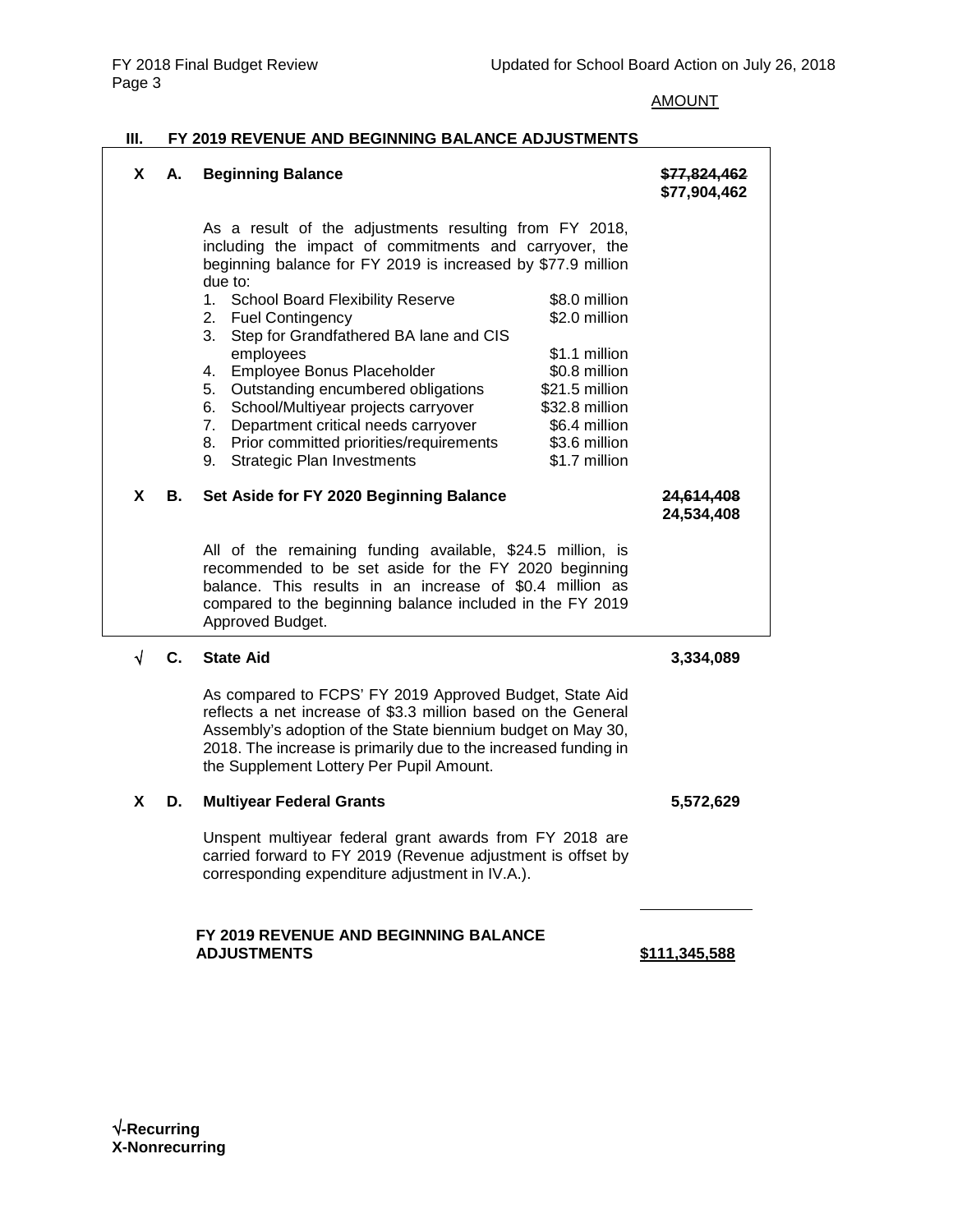|     |                                                                                                                                                                                                                                                                                                                                                                                                                                                                                                             | <b>AMOUNT</b> | <b>POSITION</b> |
|-----|-------------------------------------------------------------------------------------------------------------------------------------------------------------------------------------------------------------------------------------------------------------------------------------------------------------------------------------------------------------------------------------------------------------------------------------------------------------------------------------------------------------|---------------|-----------------|
| IV. | FY 2019 RECOMMENDED EXPENDITURE ADJUSTMENTS                                                                                                                                                                                                                                                                                                                                                                                                                                                                 |               |                 |
| X   | A. Multiyear Federal Grants                                                                                                                                                                                                                                                                                                                                                                                                                                                                                 | \$5,572,629   | 0.0             |
|     | Unspent multiyear federal grant awards from FY 2018 totaling<br>\$5.6 million are carried forward and re-appropriated for FY<br>2019. (Expenditure adjustment is offset by corresponding<br>revenue adjustments in III.D.)                                                                                                                                                                                                                                                                                  |               |                 |
| X   | <b>B. Commitments and Carryover</b>                                                                                                                                                                                                                                                                                                                                                                                                                                                                         | 60,711,085    | 0.0             |
|     | Outstanding encumbered obligations, school and multiyear<br>projects carryover, and department critical needs carryover are<br>re-appropriated in FY 2019:<br>1. Outstanding Encumbered Obligations<br>\$21.5 million<br>2. School/Projects Carryover<br>\$32.8 million<br>3. Department Critical Needs Carryover<br>\$6.4 million                                                                                                                                                                          |               |                 |
| X   | <b>C.</b> School Board Flexibility Reserve                                                                                                                                                                                                                                                                                                                                                                                                                                                                  | 8,000,000     | 0.0             |
|     | Funding of \$8.0 million is maintained for the School Board<br>Flexibility Reserve to meet unforeseen circumstances that<br>occur during the fiscal year. This funding is carried forward to<br>the next fiscal year with School Board approval.                                                                                                                                                                                                                                                            |               |                 |
| X   | <b>D.</b> Fuel Contingency                                                                                                                                                                                                                                                                                                                                                                                                                                                                                  | 2,000,000     | 0.0             |
|     | To align with the County and to address fluctuations in rates,<br>FCPS created a fuel reserve with one-time funding at the FY<br>2016 Final Budget Review. Funding of \$2.0 million is<br>maintained in the fuel reserve to mitigate rate fluctuations. This<br>is consistent with Fairfax County Government's budgeting<br>process for fuel.                                                                                                                                                               |               |                 |
| X   | E. Step for Grandfathered BA Lane and CIS Employees                                                                                                                                                                                                                                                                                                                                                                                                                                                         | 1,147,211     | 0.0             |
|     | Funding of \$1.1 million is included to provide a one-year step<br>increase for teachers on the BA Lanes and Classroom<br>Instructional Support employees whose salaries are above the<br>market and the top of the scale with the implementation of the<br>FY 2018 scales. At an October work session, the<br>Superintendent will provide potential BA Lane salary scale<br>options and engage the teacher associations while developing<br>options. The School Board is expected to make decisions by the |               |                 |

end of October 2018 so that funding for any adopted option

could be included in the FY 2020 Proposed Budget.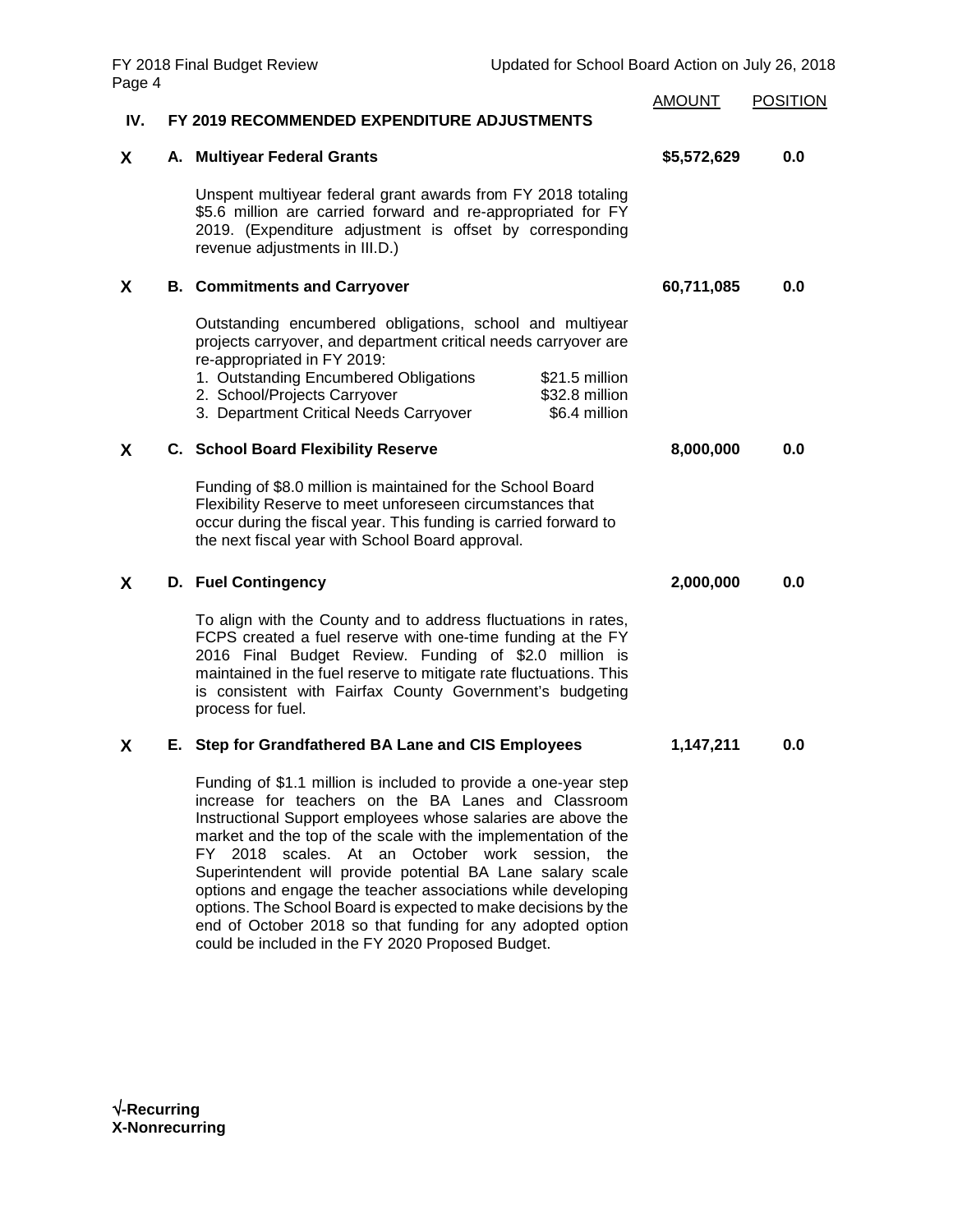| Page 5 |    | FY 2018 Final Budget Review                                                                                                                                                                                                                                                                                                                                                                                                                                                                                                                                                                                                                                                                                                                                                                                                                                                                                                                                                                                                               | Updated for School Board Action on July 26, 2018 |                 |
|--------|----|-------------------------------------------------------------------------------------------------------------------------------------------------------------------------------------------------------------------------------------------------------------------------------------------------------------------------------------------------------------------------------------------------------------------------------------------------------------------------------------------------------------------------------------------------------------------------------------------------------------------------------------------------------------------------------------------------------------------------------------------------------------------------------------------------------------------------------------------------------------------------------------------------------------------------------------------------------------------------------------------------------------------------------------------|--------------------------------------------------|-----------------|
|        |    |                                                                                                                                                                                                                                                                                                                                                                                                                                                                                                                                                                                                                                                                                                                                                                                                                                                                                                                                                                                                                                           | <b>AMOUNT</b>                                    | <b>POSITION</b> |
| X      |    | F. Employee Bonus Placeholder                                                                                                                                                                                                                                                                                                                                                                                                                                                                                                                                                                                                                                                                                                                                                                                                                                                                                                                                                                                                             | 774,858                                          | 0.0             |
|        |    | As part of the FY 2019 Approved Budget adoption, a follow-on<br>motion was approved to present options for a one-time bonus<br>for employees who would not receive a salary increase as a<br>result of the compensation adjustments included in the FY 2019<br>Approved Budget. Funding of \$0.8 million provides a 1.0<br>percent bonus for 900 employees. This includes 704 teacher<br>and CIS employees who have reached the maximum of their<br>respective scales and 196 teacher and CIS employees who<br>have stepped into a hold step in FY 2019.                                                                                                                                                                                                                                                                                                                                                                                                                                                                                  |                                                  |                 |
| V      |    | <b>G. Safety and Security Training</b>                                                                                                                                                                                                                                                                                                                                                                                                                                                                                                                                                                                                                                                                                                                                                                                                                                                                                                                                                                                                    | 780,952                                          | 8.0             |
|        |    | A recent security review indicated that the Office of Safety and<br>Security's training presence should increase to improve<br>lockdown drills, reinforce proper electronic door access,<br>conduct tabletop exercises annually, require annual safety and<br>security training, require principals to include a safety and<br>security briefing, review and evaluate the school-based threat<br>assessment, continue compliance and required drills, increase<br>communication and collaboration with principals, and increase<br>communication with school communities. Funding of \$0.8<br>million is recommended to add 8.0 positions to improve safety<br>and security training. This includes 3.0 positions for a<br>comprehensive safety and security training program, including<br>2.0 security planning and assessment specialists and 1.0<br>inspection technical specialist. In addition, 5.0 security planning<br>and assessment specialist positions will be added to support<br>increased frequency of tabletop exercises. |                                                  |                 |
| √      |    | H. Safety and Security Mental Health Support                                                                                                                                                                                                                                                                                                                                                                                                                                                                                                                                                                                                                                                                                                                                                                                                                                                                                                                                                                                              | 2,155,567                                        | 18.0            |
|        |    | The Office of Safety and Security ensures that proper safety<br>measures are in place. Initiatives have been started to increase<br>access to mental health care. Strengthening mental health<br>support to students is a necessary component of ensuring<br>school security. Funding of \$2.2 million, including 18.0 positions<br>(psychologist and social workers), will support enhanced mental<br>health support for students as well as the necessary follow up<br>work for threat assessments.                                                                                                                                                                                                                                                                                                                                                                                                                                                                                                                                     |                                                  |                 |
| X.     | L. | <b>Safety and Security Replacement Classroom Locks</b>                                                                                                                                                                                                                                                                                                                                                                                                                                                                                                                                                                                                                                                                                                                                                                                                                                                                                                                                                                                    | 1,000,000                                        | 0.0             |
|        |    | The Office of Safety and Security ensures that proper safety<br>measures are in place. The recent internal security report<br>recommended replacing outdated dual-keyed door locks.<br>Funding of \$1.0 million is included to replace approximately<br>1,880 dual key interior classroom door locks with push button                                                                                                                                                                                                                                                                                                                                                                                                                                                                                                                                                                                                                                                                                                                     |                                                  |                 |

locks which allows for swift lockdown protocol.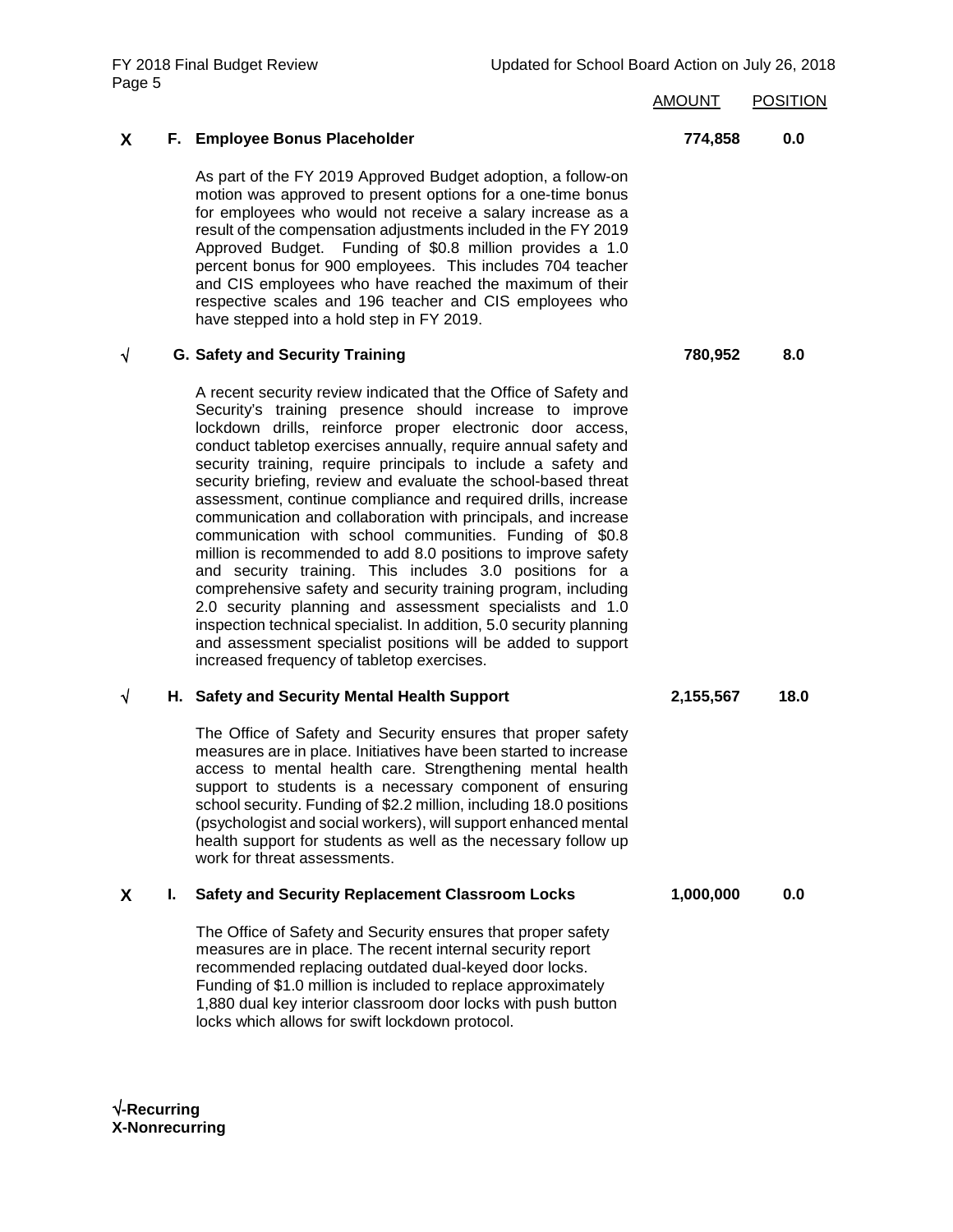| Page 6     |                                                                                                                                                                                                                                                                                                                                                                                                                                                                             | <b>AMOUNT</b>                           | <b>POSITION</b> |
|------------|-----------------------------------------------------------------------------------------------------------------------------------------------------------------------------------------------------------------------------------------------------------------------------------------------------------------------------------------------------------------------------------------------------------------------------------------------------------------------------|-----------------------------------------|-----------------|
| $\sqrt{ }$ | J. Substance Abuse Prevention (SAP) Program                                                                                                                                                                                                                                                                                                                                                                                                                                 | 0                                       | 6.5             |
|            | As part of the response to the Opioid Task Force<br>recommendation, the County Board of Supervisors included<br>funding for a Substance Abuse Prevention (SAP) program in<br>FCPS to address the growing concern in the community about<br>the rising number of opioid related deaths in Fairfax County.<br>The plan includes 6.5 new substance abuse prevention<br>specialist positions, funded by the County, focusing on<br>substance abuse prevention and intervention. |                                         |                 |
| V          | K. Staffing Reserve                                                                                                                                                                                                                                                                                                                                                                                                                                                         | 397,570                                 | 4.5             |
|            | Funding of \$0.4 million, including 4.5 positions, will be added to<br>the staffing reserve to provide schools with additional support<br>as needed. The FY19 staffing reserve includes 441 reserve<br>positions to be used when actual school enrollment varies from<br>the projection, class sizes fall outside of the established<br>guidelines or extenuating circumstances exist.                                                                                      |                                         |                 |
|            | Through July 20, 2018, 302.26 positions have been allocated<br>from the staffing reserve, leaving a balance of 138.74 positions.                                                                                                                                                                                                                                                                                                                                            |                                         |                 |
|            | With this additional allocation of 4.5 positions, the staffing<br>reserve balance is 143.24 FTEs.                                                                                                                                                                                                                                                                                                                                                                           |                                         |                 |
| ٦          | L. Online Campus                                                                                                                                                                                                                                                                                                                                                                                                                                                            | 600,000                                 | 0.0             |
|            | The Online Campus program has shown continued growth in<br>the number of students served. In the spring of 2017, the Office<br>of Auditor General issued an internal audit report,<br>recommending a budget review and changes. To better serve<br>the needs of students in online education, it is recommended<br>that an additional \$0.6 million be allocated to the program.                                                                                            |                                         |                 |
| x          | M. Parent Advocacy Handbook                                                                                                                                                                                                                                                                                                                                                                                                                                                 | 80,000                                  | 0.0             |
|            | Funding of \$80,000 is allocated for the Parent Advocacy<br>Handbook to support equity-related work. The superintendent<br>is directed to work with Minority Student Achievement Oversight<br>Committee to produce the Parent Advocacy Handbook.                                                                                                                                                                                                                            |                                         |                 |
|            | FY 2019 EXPENDITURE ADJUSTMENTS                                                                                                                                                                                                                                                                                                                                                                                                                                             | <del>\$83,139,872</del><br>\$83,219,872 | 37.0            |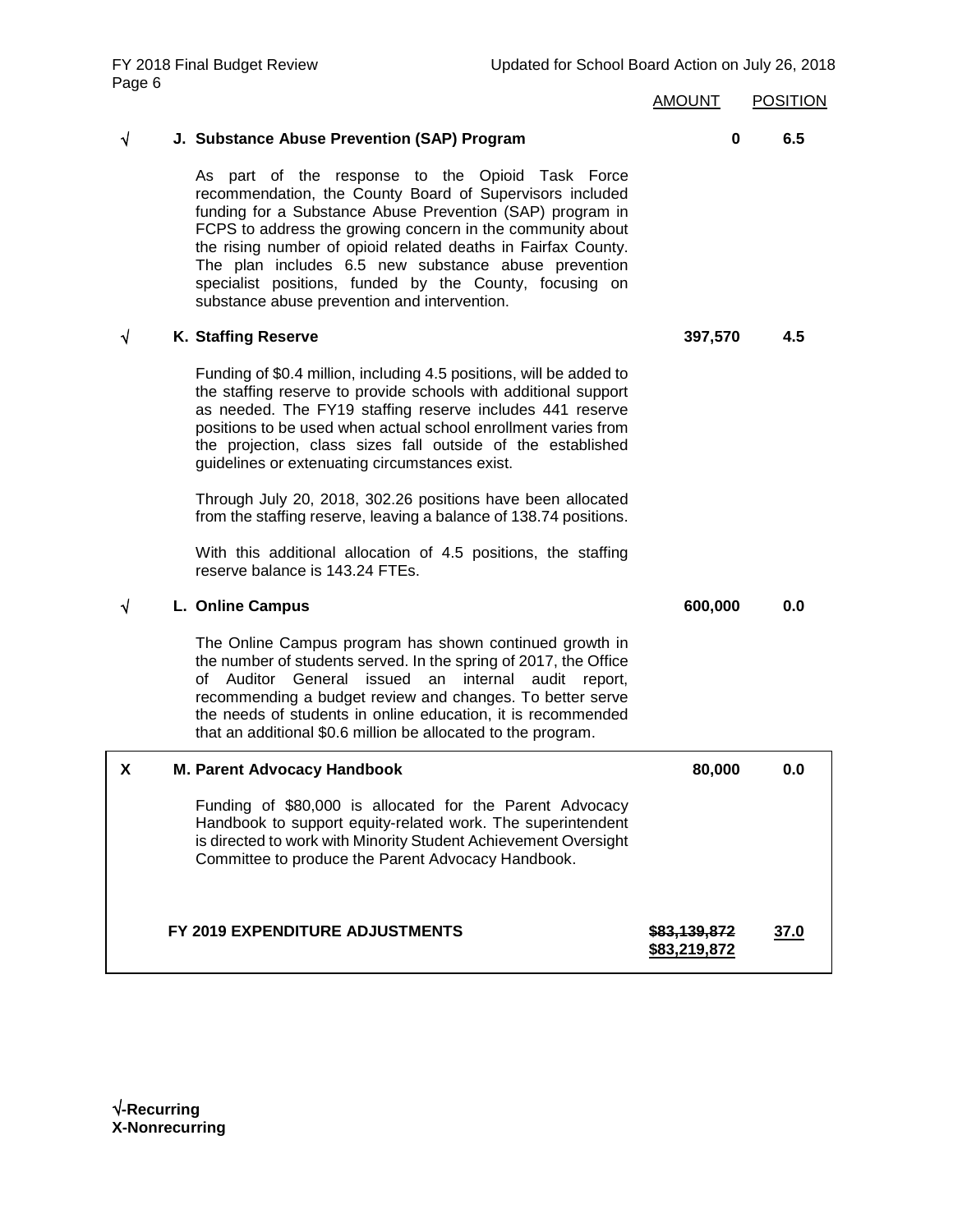| ۷. | FY 2019 RECOMMENDED TRANSFERS OUT ADJUSTMENTS                                                                                                                                                                                                                                                                                                                                                                                                                                                                                                                                                                                                                                                                                                                                                                                                                                                | <b>AMOUNT</b>                | <b>POSITION</b> |
|----|----------------------------------------------------------------------------------------------------------------------------------------------------------------------------------------------------------------------------------------------------------------------------------------------------------------------------------------------------------------------------------------------------------------------------------------------------------------------------------------------------------------------------------------------------------------------------------------------------------------------------------------------------------------------------------------------------------------------------------------------------------------------------------------------------------------------------------------------------------------------------------------------|------------------------------|-----------------|
| X  | A. Major Maintenance                                                                                                                                                                                                                                                                                                                                                                                                                                                                                                                                                                                                                                                                                                                                                                                                                                                                         | \$3,550,970                  | 0.0             |
|    | Funding is requested to continue to address the backlog of<br>major maintenance using one-time funding. Funding totaling<br>\$3.6 million was eliminated during the adoption of the FY 2014<br>Approved Budget. At that time, FCPS adopted a process of<br>restoring the funding for major maintenance at the FY 2013<br>level using funding available annually at year-end. This<br>recommendation represents the fifth consecutive time that year-<br>end funding has been utilized to supplement major<br>maintenance. Funding major infrastructure maintenance will<br>help prevent the failure of critical systems, deterioration of major<br>capital investments, and significant health and safety hazards.<br>Due to budget constraints, infrastructure maintenance has been<br>limited, and there is a substantial backlog of infrastructure that<br>has surpassed its useful life. |                              |                 |
| X  | <b>B. Transfer to Adult and Community Education Fund</b>                                                                                                                                                                                                                                                                                                                                                                                                                                                                                                                                                                                                                                                                                                                                                                                                                                     | 40,338                       | 0.0             |
|    | The Adult and Community Education (ACE) Fund ended<br>FY 2018 with a shortfall of \$40,338, primarily due to lower than<br>projected tuition revenue. To support ACE, a transfer of \$40,338<br>is recommended.                                                                                                                                                                                                                                                                                                                                                                                                                                                                                                                                                                                                                                                                              |                              |                 |
|    | FY 2019 TRANSFERS OUT ADJUSTMENTS                                                                                                                                                                                                                                                                                                                                                                                                                                                                                                                                                                                                                                                                                                                                                                                                                                                            | \$3,591,308                  | 0.0             |
|    | FY 2019 TOTAL DISBURSEMENT ADJUSTMENTS                                                                                                                                                                                                                                                                                                                                                                                                                                                                                                                                                                                                                                                                                                                                                                                                                                                       | \$86,731,180<br>\$86,811,180 | 37.0            |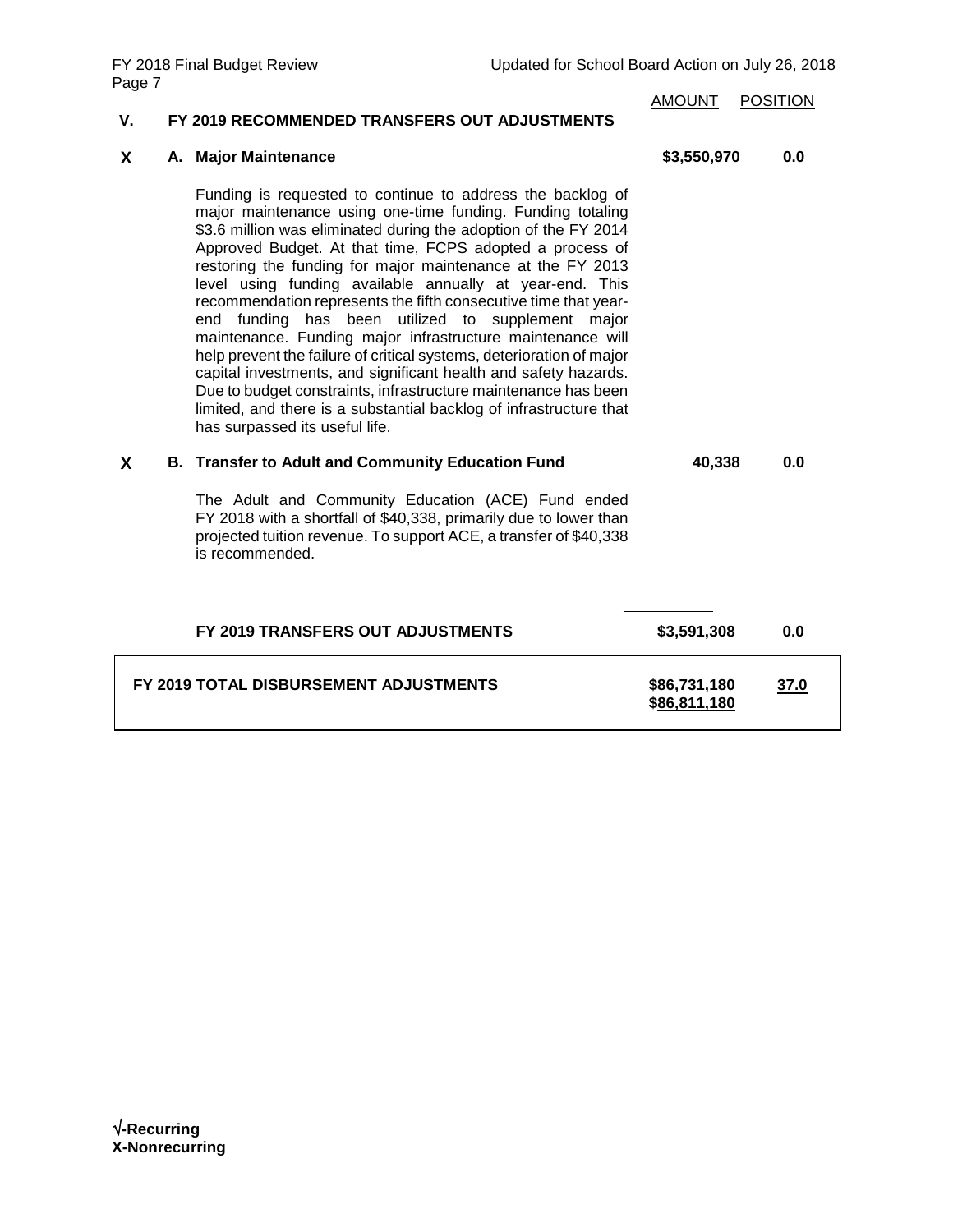### AMOUNT POSITION

### **VI. FY 2020 BEGINNING BALANCE**

| X | A. Beginning Balance                                                                                                                                                                                                                                             | \$24.614.408<br>\$24,534,408 | 0.0 |
|---|------------------------------------------------------------------------------------------------------------------------------------------------------------------------------------------------------------------------------------------------------------------|------------------------------|-----|
|   | All of the remaining funding available, \$24.5 million, is<br>recommended to be set aside for the FY 2020 beginning<br>balance. This results in an increase of \$0.4 million as compared<br>to the beginning balance included in the FY 2019 Approved<br>Budget. |                              |     |

## **FY 2019 TOTAL FUNDS AVAILABLE \$0**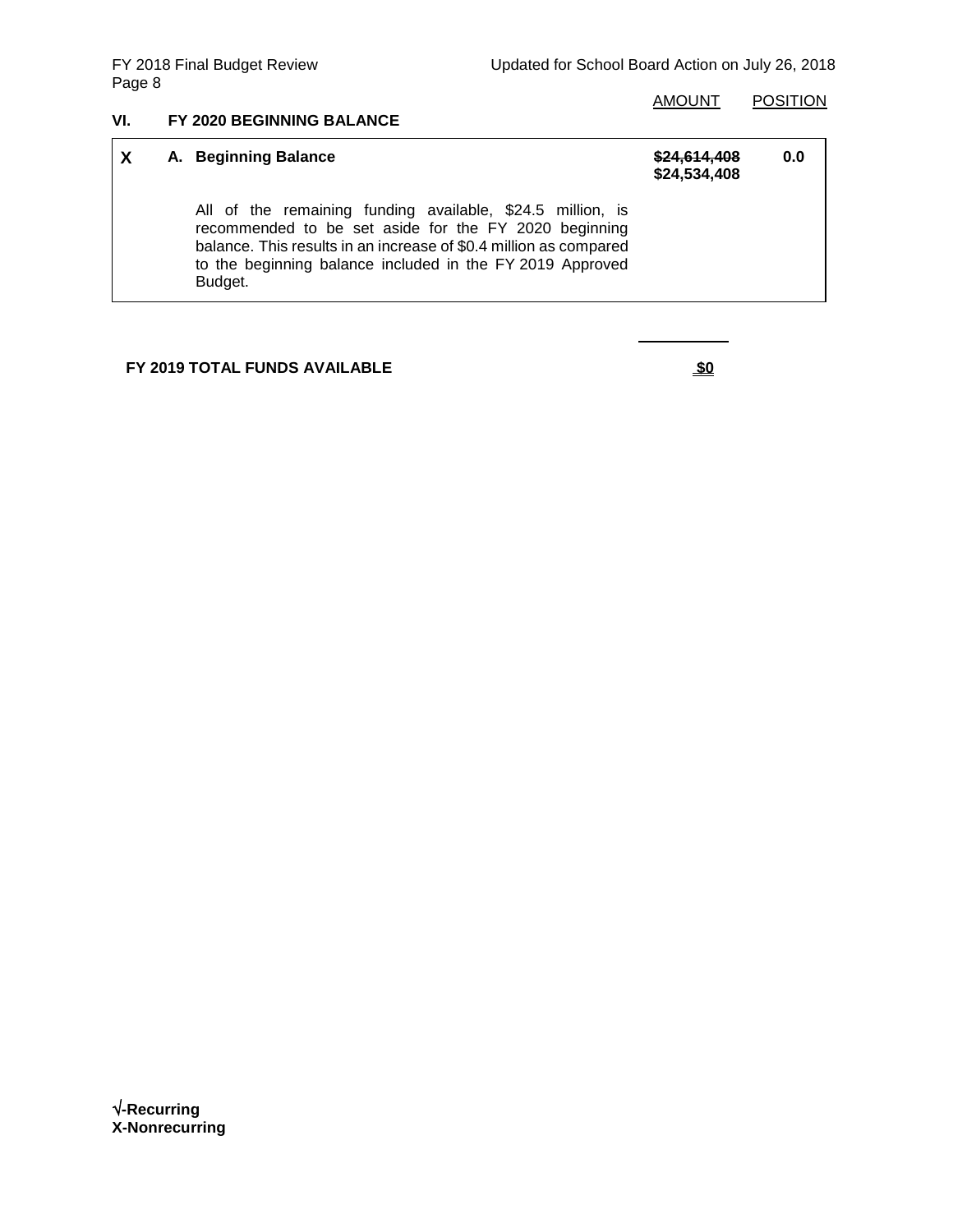### **VII. AGENDA SUMMARY**

| FY 2018 ACTUAL REVENUE VARIANCE                                                                                                     | (\$5,763,627)          |
|-------------------------------------------------------------------------------------------------------------------------------------|------------------------|
| FY 2018 ACTUAL EXPENDITURE VARIANCE<br>(After School Board Flexibility Reserve and commitments and carryover)                       | (\$37,491,412)         |
| <b>TOTAL FUNDS AVAILABLE</b>                                                                                                        | <u>\$31,727,785</u>    |
| LESS IDENTIFIED AS PART OF THE FY 2019 APPROVED BUDGET<br>Step for Grandfathered BA and CIS employees<br>Employee Bonus Placeholder | \$1,147,211<br>774,858 |
| LESS PRIOR COMMITTED PRIORITIES AND REQUIREMENTS<br>Major Maintenance<br>Transfer to Adult and Community Education Fund             | 3,550,970<br>40,338    |
| LESS RECOMMENDED INVESTMENTS<br>Safety and Security replacement locks<br><b>Online Campus</b>                                       | 1,000,000<br>600,000   |
| Parent Advocacy Handbook                                                                                                            | 80,000                 |
| LESS FY 2020 BEGINNING BALANCE SET ASIDE                                                                                            | 24.534,408             |

AVAILABLE ENDING BALANCE **\$0**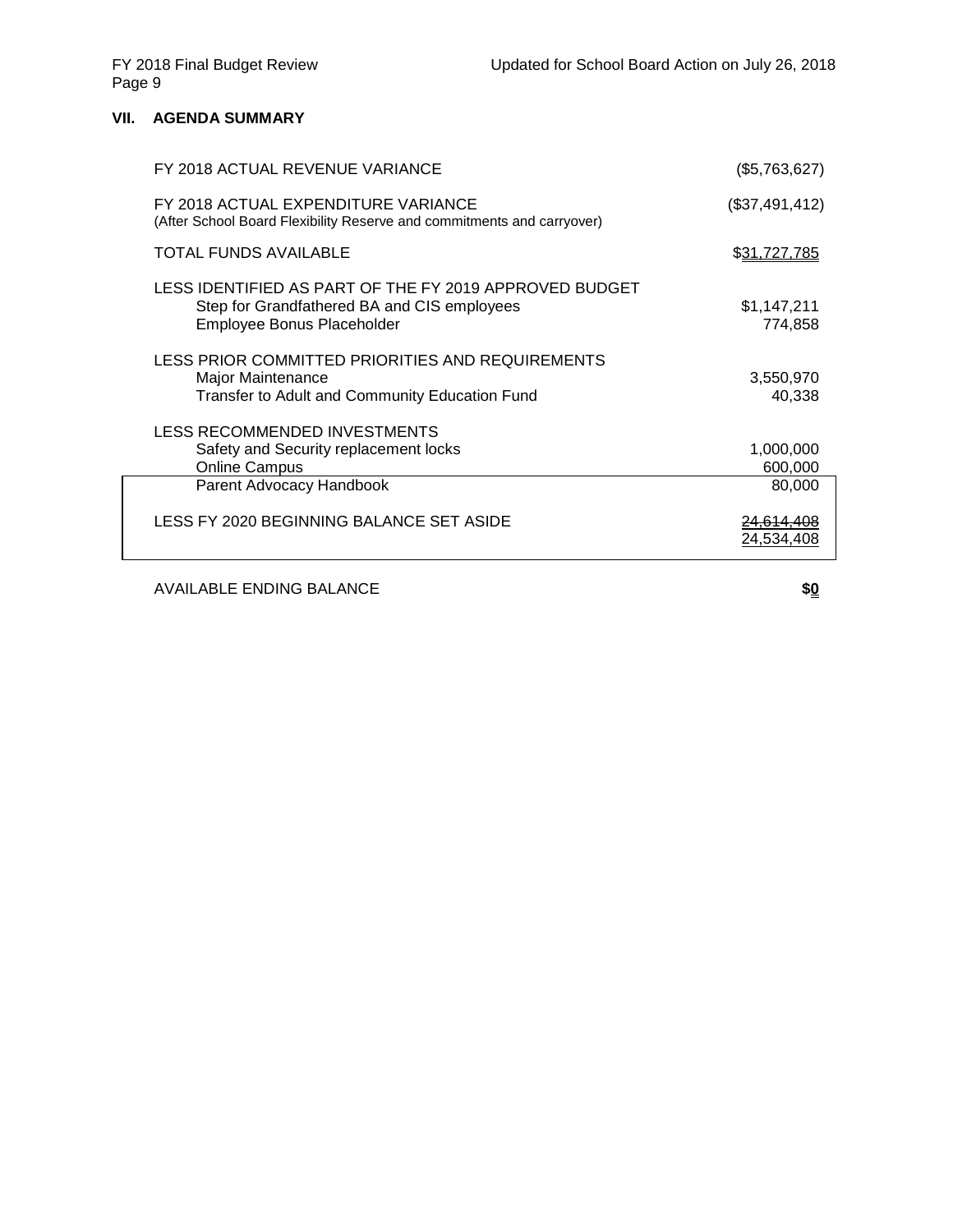### **VIII. OTHER FUNDS**

### **SCHOOL CONSTRUCTION FUND**

The FY 2018 actual receipts are \$2.1 million more than the budgeted amount. This is primarily due to \$1.9 million in miscellaneous revenue received above the budgeted amount which includes County proffers; boosters, youth associations, and community support of turf fields; and funding received for schools' work orders; and \$73,154 more than budgeted capital cost recovery from Thomas Jefferson High School tuition. Transfers in are \$2.4 million more than the budgeted amount due to \$1.8 million in County transfers above the budgeted amount to support turf field replacements at Sandburg MS, Bryant Alternative HS, Hutchison ES and Marshall HS; \$0.3 million for salt storage; and \$0.3 million more than budgeted to support field lighting.

Actual expenditures total \$180.5 million which is \$34.1 million lower than the estimate at FY 2018 Third Quarter Budget Review. Total costs for multi-year construction projects are allocated when the jobs are contracted, actual project expenditures are recognized as incurred, and unspent balances are carried forward into future years until the projects are complete.

The actual FY 2018 turf field replacement ending balance of \$1.8 million reflects a \$0.2 million increase compared to the third quarter estimate due to variance between budgeted and actual revenues and expenditures. This turf field funding is being held in reserve pending future replacement needs.

The FY 2019 Revised Budget includes additional projects loaded from 2017 bond referenda. Projects include: new construction of North West County ES; renovation construction of Silverbrook ES and Hughes MS; and planning for additions at West Potomac HS and Justice HS, as well as renovation planning for Washington Mill ES, Braddock ES, Fox Mill ES and Oak Hill ES. In addition, the FY 2019 Revised Budget includes funding of \$3.6 million in continued support for addressing the backlog with major infrastructure maintenance.

### **FOOD AND NUTRITION SERVICES FUND**

Excluding the beginning balance, revenue in the Food and Nutrition Services Fund (FNS) totals \$80.2 million and is \$3.5 million less than the FY 2018 Third Quarter Budget Review primarily due to a \$4.2 million, or 5.1 percent, decrease in federal aid and food sales offset by an increase of \$0.6 million in other revenue and \$0.1 million in state aid.

Actual expenditures total \$77.8 million which is a decrease of \$6.2 million, as compared to the FY 2018 Third Quarter Budget Review. The decrease is due to lower expenditures of \$4.5 million in employee salaries and benefits, \$1.9 million in food costs, offset by an increase of \$0.1 million in capital outlay.

The FY 2019 Revised Budget is adjusted to reflect an additional \$2.6 million available for beginning balance as compared to the projection in the FY 2019 Approved Budget. The adjustments result in an increase of \$2.6 million to the FNS' reserve, as compared to the projection included in the FY 2019 Approved Budget, bringing the reserve total to \$19.2 million in FY 2019. This reserve enables FNS to meet the state guidelines of approximately three months of operating costs in reserve as well as mitigating the impact of expenditure and revenue fluctuations, and enables FNS to fund equipment replacement plans, and training.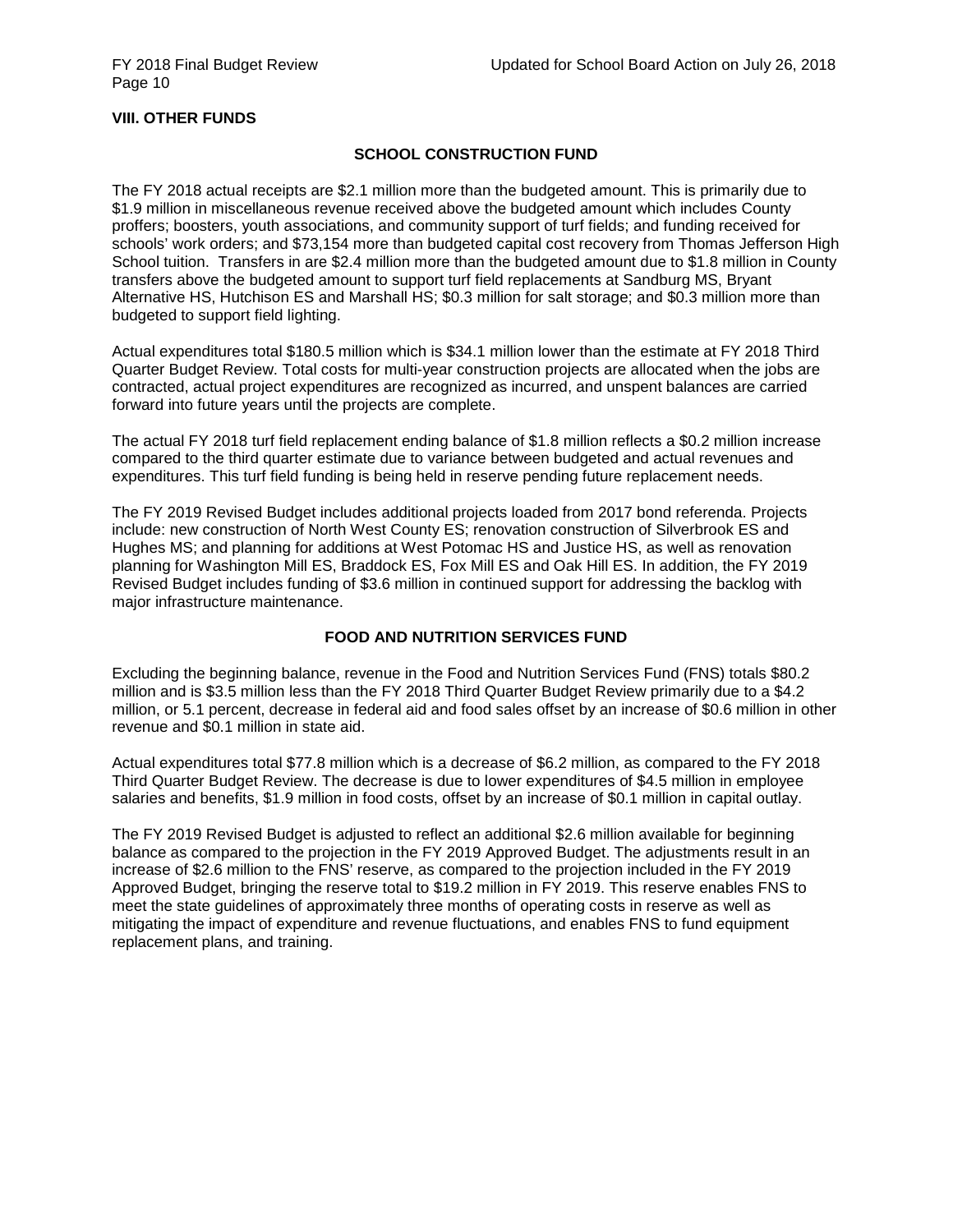### **ADULT AND COMMUNITY EDUCATION FUND**

The FY 2018 ending balance for the Adult and Community Education (ACE) Fund is a deficit of \$40,338. This is significantly lower than the \$0.6 million FY 2017 deficit. The FY 2018 deficit is due to lower overall course enrollment and rising salary and compensation costs. The ACE fund position was improved in FY 2018 through increased tuition rates, higher than anticipated state funding, and the implementation of program efficiencies including location consolidations, class size adjustments, instructor pay evaluations, and administrative costs reductions.

Total receipts and transfers total \$9.3 million, which is \$0.7 million, or 6.6 percent, lower than the \$10.0 million in the FY 2018 Third Quarter Budget Review. This revenue variance is due to several factors including lower overall course enrollments; which were partly offset by higher tuition rates, greater than anticipated state and federal funds for Career and Technical education as well as Behind the Wheel Driver Education.

Actual expenditures total \$8.8 million, which is \$0.6 million, or 6.5 percent lower than the FY 2018 Third Quarter Budget Review. These expenses include costs to run the course offerings such as instructor costs and classroom supplies, in addition to oversight and management costs.

The FY 2019 Revised Budget totals \$9.6 million. An increase of \$40,338 in the transfer from the School Operating Fund is included in the FY 2019 Revised Budget to address the deficit. Plans are underway to secure the financial stability of this fund following the recommendations associated with the recent internal audit.

### **GRANTS AND SELF-SUPPORTING PROGRAMS FUND**

The FY 2018 ending balance for the Grants and Self-Supporting Programs Fund totals \$21.2 million. The ending balance is comprised of \$6.2 million for summer school and \$15.1 million in grant revenues not yet expended. The FY 2019 budget is increasing by \$29.4 million due to new and revised grant awards and the re-appropriation of the ending balance and multiyear grant awards.

### **Grants Subfund:**

The FY 2018 ending balance for the Grants Subfund totals \$15.1 million and primarily represents grant revenues not yet expended for Cable Communications, Medicaid, Family and Early Childhood Education Program, and Title IV Part A.

The FY 2018 budget for the Grants Subfund reflects a net increase of \$23.7 million due to revised grants awards and the re-appropriation of the ending balance and multiyear grant awards. Of this amount, \$15.1 million represents the ending balance and \$8.6 million results from the re-appropriation of multiyear grants awards primarily for entitlement grants such as Title I and Title II; and other grants such as 21<sup>st</sup> Century Community Learning Center; Department of Defense Education Activity; Project Aware; VPI Plus and State Technology Plan.

The Virginia Department of Education requires that Fairfax County Public Schools' School Board authorize the Division Superintendent and the School Board Chairman to sign and file the 2018-2019 Elementary Secondary Education Act of 1965 (ESEA), as amended by the Every Student Succeeds Act of 2015 (ESSA) entitlement applications. To comply with this requirement, the adoption of the FY 2018 Year End Agenda grants this authority.

### **Summer School Subfund:**

The FY 2018 ending balance in the Summer School Subfund is \$6.2 million, primarily due to lower than budgeted expenditures of \$3.0 million combined with \$2.8 million in reserve funding. In addition, funding from the County was provided to support the Bridges to Kindergarten program. Revenue receipts were \$0.4 million higher than estimated due primarily to higher state revenue for remediation and an increase in tuition receipts. The FY 2018 ending balance will be carried over to FY 2019 allowing FCPS to maintain summer programs such as Bridges to Kindergarten, Young Scholars, Curious Minds, high school programs, and Extended School Year (ESY).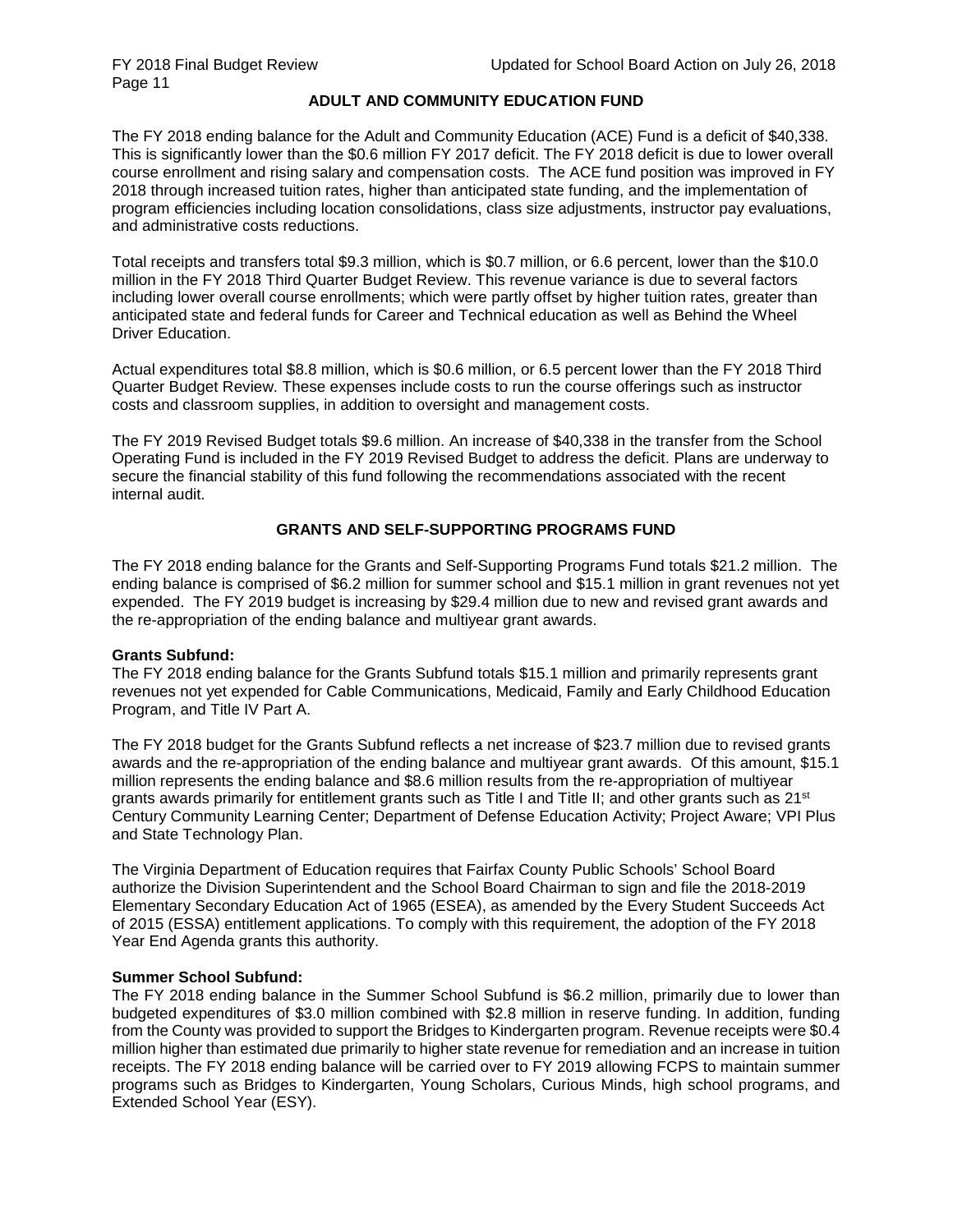### **SCHOOL INSURANCE FUND**

Total FY 2018 School Insurance Fund receipts of \$13.2 million are \$0.1 million higher than the FY 2018 Third Quarter Estimate due to additional revenue of \$0.1 million received in the Other Insurance subfund from restitution, liable third parties, and rebates.

Total FY 2018 expenditures of \$16.2 million are \$1.2 million lower than the FY 2018 estimate of \$17.4 million (excluding the budget of \$4.2 million for the allocated reserve). This is a result of lower than projected liability claims experienced and lower administration costs due to turnover and vacancies offset by higher claims management expenditures. FCPS self-insures the Workers' Compensation Program as well as other liabilities; accordingly, FCPS has to maintain sufficient funds available on reserve to settle claims as needed. Accrued liabilities in the Workers' Compensation subfund decreased \$1.2 million and the Other Insurance subfund decreased \$0.6 million, for a total decrease of \$1.8 million due to payments on claims from prior years resulting in lower required case reserves. This net change in accrued liabilities is accounted for in the fund's restricted reserves.

As compared to the FY 2019 Approved Budget, the FY 2019 Revised Budget reflects a \$1.3 million increase in the beginning balance due to a combination of the decrease in the accrued liabilities and lower expenditures incurred as of FY 2018 year-end. In addition, as compared to the FY 2019 approved, the revised budget includes a \$3.2 million increase in the allocated reserve and a \$1.8 million decrease in restricted reserves.

### **SCHOOL HEALTH AND FLEXIBLE BENEFITS FUND**

The Premium Stabilization Reserve (PSR) FY 2018 year-end balance totals \$71.3 million, which is a \$19.6 million increase over the FY 2018 Third Quarter estimate. Total School Health and Flexible Benefits Fund FY 2018 revenue of \$407.4 million is \$1.0 million, or 0.3 percent, higher than the FY 2018 Third Quarter Estimate. The increase was due to higher revenue from federal and manufacturer drug subsidies and rebates of \$4.3 million, an increase in interest income of \$0.6 million and higher than projected Flexible Account Withholdings of \$1.2 million offset by lower net contributions (employer, employee, and retiree contributions combined) of \$4.9 million.

School Health and Flexible Benefits Fund FY 2018 expenditures total \$390.8 million, which is a net decrease of \$18.5 million, or 4.5 percent, as compared to the FY 2018 Third Quarter Estimate. The decrease is primarily due to net effect of lower claims and premiums paid than projected of \$18.4 million. Projections for claims paid were based on the national average growth rate of approximately 7 percent while FCPS experienced a growth in claims of 1.1 percent over FY 2017. In addition, claims incurred but not yet reported (IBNR) was \$0.6 million lower and administrative expenses were \$0.3 million lower than the estimate. These decreases were offset by higher Flexible Account reimbursements and fees of \$0.8 million. A certified IBNR estimate will not be available until after FCPS' year-end close. Any required adjustments resulting from the certified IBNR will be incorporated in the FY 2019 Midyear Budget Review. Outstanding encumbered obligations totaling \$2,692 at FY 2018 year-end are reflected in projected expenditures in the FY 2019 Revised Budget.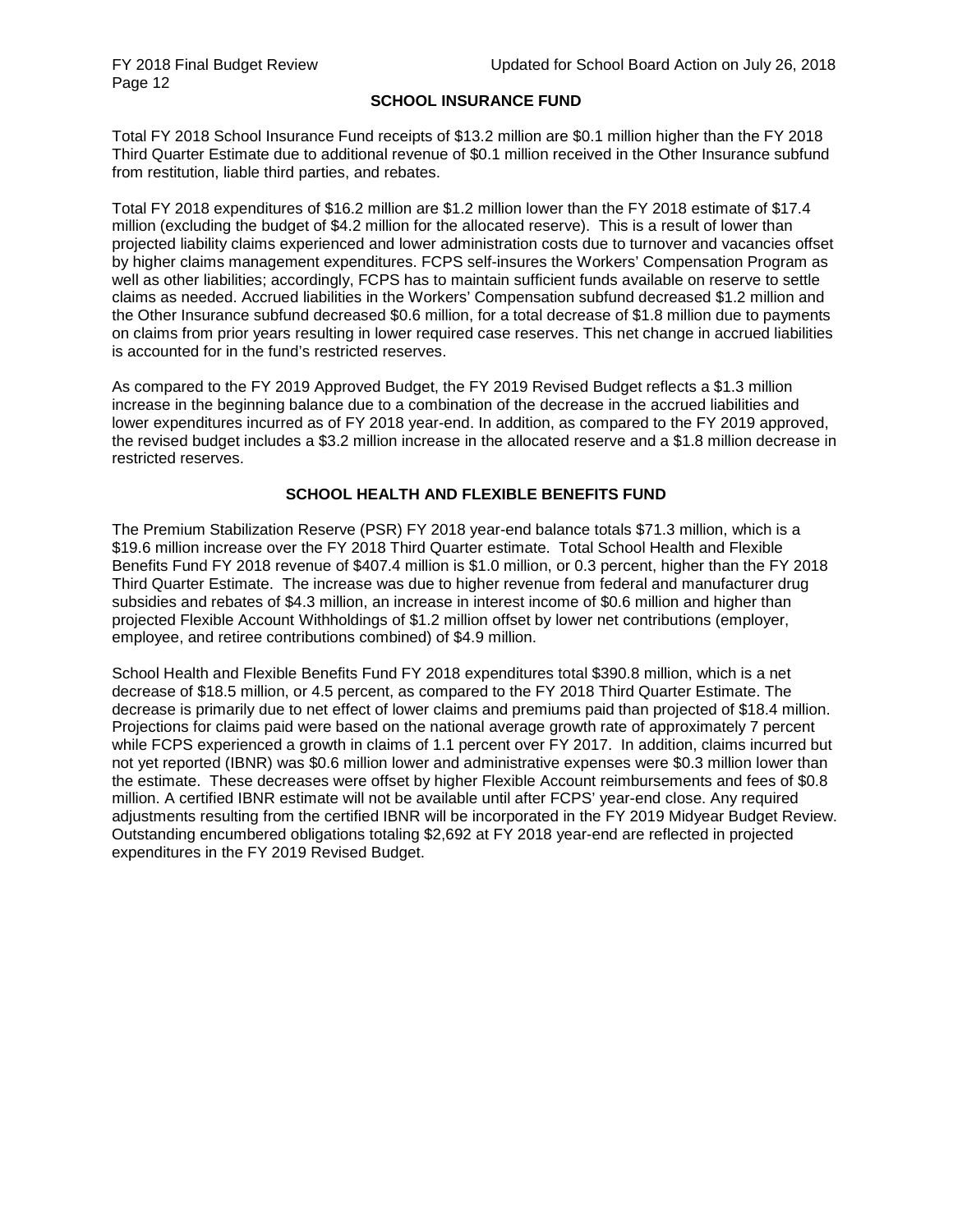#### **EDUCATIONAL EMPLOYEES' SUPPLEMENTARY RETIREMENT SYSTEM OF FAIRFAX COUNTY FUND**

The FY 2018 ending balance for the Educational Employees' Retirement System of Fairfax County (ERFC) Fund is \$2.5 billion, which is \$4.2 million, or 0.2 percent, lower than the FY 2018 Third Quarter Estimate. FY 2018 receipts total \$361.7 million which is a decrease of \$10.3 million from the estimate due to lower revenue from investments of \$10.2 million and lower contribution revenue of \$68,100.

ERFC expenditures for FY 2018 total \$198.7 million, which is \$6.1 million lower than the FY 2018 Third Quarter Estimate due to lower than projected retirement benefits payments and refunds disbursements and administrative expenses, offset by higher investment services expenditures. Due to the timing of the FY 2018 Final Budget Review, final transactions from investment activities, including actual returns from June, and the impact of employee retirements occurring at year-end on expenditures will be incorporated in the FY 2019 Midyear Budget Review. The FY 2019 beginning balance includes a decrease of \$4.2 million as a result of FY 2018 revenue and expenditures. Outstanding encumbered obligations totaling \$390 at FY 2018 year-end are reflected in projected expenditures for the FY 2019 Revised Budget.

### **SCHOOL OTHER POST-EMPLOYMENT BENEFITS (OPEB) TRUST FUND**

The FY 2018 ending balance for the OPEB Trust Fund is \$135.1 million, which is \$6.4 million, or 4.9 percent, higher than the FY 2018 Third Quarter Budget Review estimate, due to favorable investment returns as compared to the estimate. As a result of the timing of the FY 2018 Final Budget Review, final transactions from investment activities, including actual returns from June, will be incorporated in the FY 2019 Midyear Budget Review. Total FY 2018 revenue of \$36.0 million is \$3.7 million, or 11.4 percent, higher than the FY 2018 Third Quarter Budget Review estimate due to the increase in investment returns.

FY 2018 expenditures totaling \$19.6 million are \$2.7 million lower than the FY 2018 Third Quarter Budget Review due primarily to less benefits paid. The FY 2019 Revised Budget includes a \$6.4 million increase in the beginning balance as a result of the higher funding available at FY 2018 year-end.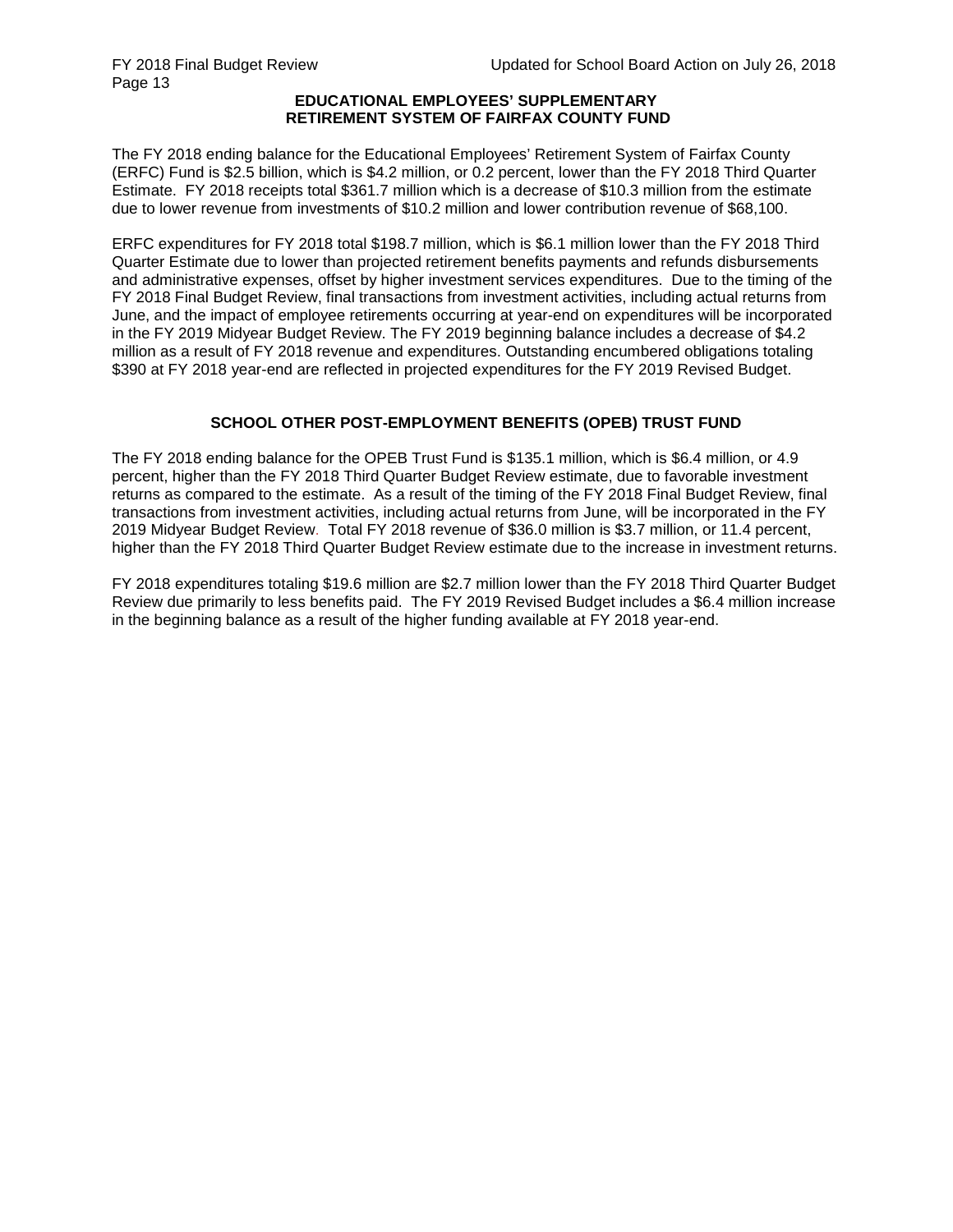# FY 2018 Final Budget Review<br>Page 14

### **SCHOOL OPERATING FUND STATEMENT**

|                                                                                            | FY 2018                       | FY 2018                       |                       | FY 2019           | FY 2019                       |                               |
|--------------------------------------------------------------------------------------------|-------------------------------|-------------------------------|-----------------------|-------------------|-------------------------------|-------------------------------|
|                                                                                            | <b>Third Quarter</b>          | Actual                        | Variance              | Approved          | Revised                       | Variance                      |
| <b>BEGINNING BALANCE, July 1:</b><br><b>Budgeted Beginning Balance</b>                     | \$<br>37,310,739              | \$<br>37,310,739              | \$                    | \$<br>24.156.060  | \$<br>24.156.060              | \$                            |
| <b>Outstanding Encumbered Obligations</b>                                                  | 24,230,972                    | 24,230,972                    |                       |                   | 21,488,678                    | 21,488,678                    |
| Schools/Projects Carryover                                                                 | 24,763,691                    | 24,763,691                    |                       |                   | 32,829,150                    | 32,829,150                    |
| Department Critical Needs Carryover                                                        | 4,948,000                     | 4,948,000                     |                       |                   | 6,393,257                     | 6,393,257                     |
| Identified as Part of the Approved Budget                                                  | 4,864,683                     | 4,864,683                     |                       |                   | 1,922,069                     | 1.922.069                     |
| Prior Committed Priorities and Requirements                                                | 4,375,171                     | 4,375,171                     |                       |                   | 3,591,308                     | 3,591,308                     |
| Strategic Plan Investments                                                                 | \$<br>511,338<br>101,004,594  | \$<br>511,338<br>101,004,594  | \$                    | \$<br>24,156,060  | \$<br>1,680,000<br>92,060,522 | \$<br>1,680,000<br>67,904,462 |
| <b>Total Beginning Balance</b>                                                             |                               |                               |                       |                   |                               |                               |
| Future Year Beginning Balance<br>School Board Flexibility Reserve                          | \$<br>24,156,060<br>8,000,000 | \$<br>24,156,060<br>8,000,000 | \$                    | \$                | \$<br>24,534,408<br>8,000,000 | \$<br>24,534,408<br>8,000,000 |
| <b>Fuel Contingency</b>                                                                    | 2,000,000                     | 2,000,000                     |                       |                   | 2,000,000                     | 2,000,000                     |
| Centralized Instructional Resources Reserve                                                | 11,671,466                    | 11,671,466                    |                       | 9,339,368         | 9,339,368                     |                               |
| <b>Total Reserves</b>                                                                      | \$<br>45,827,526              | \$<br>45,827,526              | \$                    | \$<br>9,339,368   | \$<br>43,873,776              | \$<br>34,534,408              |
| <b>RECEIPTS:</b>                                                                           |                               |                               |                       |                   |                               |                               |
| Sales Tax                                                                                  | \$<br>196,644,363             | \$<br>196,881,363             | \$<br>237,000         | \$<br>205,551,309 | \$<br>205,551,309             | \$                            |
| State Aid                                                                                  | 438,675,787                   | 437,854,608                   | (821, 179)            | 470,212,310       | 473,546,399                   | 3,334,089                     |
| Federal Aid                                                                                | 51,647,671                    | 45,830,002                    | (5,817,669)           | 43,820,479        | 49,393,108                    | 5,572,629                     |
| City of Fairfax Tuition                                                                    | 46,159,417                    | 45,603,406                    | (556, 011)            | 46,874,813        | 46,874,813                    |                               |
| Tuition, Fees, and Other                                                                   | 24,070,738                    | 25,264,970                    | 1,194,232             | 23,111,765        | 23,111,765                    |                               |
| <b>Total Receipts</b>                                                                      | \$<br>757,197,976             | \$<br>751,434,349             | \$<br>(5,763,627)     | \$<br>789,570,676 | \$<br>798,477,394             | \$<br>8,906,718               |
| TRANSFERS IN:                                                                              |                               |                               |                       |                   |                               |                               |
| <b>Combined County General Fund</b>                                                        | \$1,966,919,600               | \$<br>1,966,919,600           | \$                    | \$2,051,659,207   | \$2,051,659,207               | \$                            |
| County Transfer - Cable Communications                                                     | 875,000                       | 875,000                       |                       | 875,000           | 875,000                       |                               |
| <b>Total Transfers In</b>                                                                  | \$1,967,794,600               | \$<br>1,967,794,600           | \$                    | \$2,052,534,207   | \$2,052,534,207               | \$                            |
| <b>Total Receipts &amp; Transfers</b>                                                      | \$2,724,992,576               | \$<br>2.719.228.949           | \$<br>(5,763,627)     | \$2,842,104,883   | \$2,851,011,601               | \$<br>8,906,718               |
| <b>Total Funds Available</b>                                                               | \$2,871,824,695               | \$<br>2,866,061,068           | \$<br>(5,763,627)     | \$2,875,600,311   | \$2,986,945,899               | \$<br>111,345,588             |
| <b>EXPENDITURES:</b>                                                                       | \$2,794,767,751               | \$<br>2,694,565,254           | \$<br>(100, 202, 497) | \$2,841,339,670   | \$2,916,559,542               | \$<br>75,219,872              |
| School Board Flexibility Reserve                                                           | 8,000,000                     |                               | (8,000,000)           |                   | 8,000,000                     | 8,000,000                     |
| <b>Total Expenditures</b>                                                                  | \$2,802,767,751               | \$<br>2,694,565,254           | \$<br>(108, 202, 497) | \$2,841,339,670   | \$2,924,559,542               | \$<br>83,219,872              |
| <b>TRANSFERS OUT:</b>                                                                      |                               |                               |                       |                   |                               |                               |
| <b>School Construction Fund</b>                                                            | \$<br>13,534,317              | \$<br>13,534,317              | \$                    | \$<br>8,595,102   | \$<br>12,146,072              | \$<br>3,550,970               |
| Grants & Self-Supporting Fund                                                              | 17,711,506                    | 17,711,506                    |                       | 18,209,261        | 18,209,261                    |                               |
| Adult & Community Education Fund                                                           | 844,593                       | 844,593                       |                       | 235,000           | 275,338                       | 40,338                        |
| Consolidated County & School Debt Fund                                                     | 3,471,100                     | 3,471,100                     | ÷,                    | 3,471,100         | 3,471,100                     |                               |
| <b>Total Transfers Out</b>                                                                 | \$<br>35,561,516              | \$<br>35,561,516              | \$                    | \$<br>30,510,463  | \$<br>34,101,771              | \$<br>3,591,308               |
| <b>Total Disbursements</b>                                                                 | \$2,838,329,267               | \$<br>2,730,126,770           | \$<br>(108, 202, 497) | \$2,871,850,133   | \$2,958,661,313               | \$<br>86,811,180              |
| <b>ENDING BALANCE, JUNE 30</b>                                                             | \$<br>33,495,428              | \$<br>135,934,298             | \$<br>102,438,870     | \$<br>3,750,178   | \$<br>28,284,586              | \$<br>24,534,408              |
| Less:                                                                                      |                               |                               |                       |                   |                               |                               |
| <b>BEGINNING BALANCE REQUIREMENTS:</b><br>Budgeted Beginning Balance from FY 2019 Approved | \$<br>24,156,060              | \$<br>24,156,060              | \$                    | \$                | \$                            | \$                            |
|                                                                                            |                               |                               |                       |                   |                               |                               |
| <b>RESERVES:</b><br><b>School Board Flexibility Reserve</b>                                | \$                            | \$<br>8,000,000               | \$<br>8.000.000       | \$                | \$                            | \$                            |
| <b>Fuel Contingency</b>                                                                    |                               | 2,000,000                     | 2,000,000             |                   |                               |                               |
| Centralized Instructional Resources Reserve                                                | 9.339.368                     | 9,339,368                     |                       | 3,750,178         | 3,750,178                     |                               |
| <b>Total Reserves</b>                                                                      | \$<br>9,339,368               | \$<br>19,339,368              | \$<br>10,000,000      | \$<br>3,750,178   | \$<br>3,750,178               | \$                            |
| <b>COMMITMENTS AND CARRYOVER:</b>                                                          |                               |                               |                       |                   |                               |                               |
| <b>Outstanding Encumbered Obligations</b>                                                  | \$                            | \$<br>21,488,678              | \$<br>21,488,678      | \$                | \$                            | \$                            |
| Schools/Projects Carryover                                                                 |                               | 32,829,150                    | 32,829,150            |                   |                               |                               |
| Department Critical Needs Carryover                                                        |                               | 6,393,257                     | 6,393,257             |                   |                               |                               |
| <b>Total Commitments and Carryover</b>                                                     | \$                            | \$<br>60,711,085              | \$<br>60,711,085      | \$                | \$                            | \$                            |
| TOTAL FUNDS AVAILABLE, JUNE 30                                                             | \$                            | \$<br>31,727,785              | \$<br>31,727,785      | \$                | \$<br>24,534,408              | \$<br>24,534,408              |
| FUTURE YEAR BEGINNING BALANCE                                                              |                               |                               |                       |                   |                               |                               |
| Set-Aside for FY 2020 Beginning Balance                                                    | \$                            | \$                            | \$                    | \$                | \$<br>24,534,408              | \$<br>24,534,408              |
| ADMINISTRATIVE ADJUSTMENTS:                                                                |                               |                               |                       |                   |                               |                               |
| Identified as Part of the FY 2019 Budget                                                   |                               |                               |                       |                   |                               |                               |
| Step for Grandfathered BA and CIS employees                                                | \$                            | \$<br>1,147,211               | \$<br>1,147,211       | \$                | \$                            | \$                            |
| <b>Employee Bonus Placeholder</b>                                                          |                               | 774,858                       | 774,858               |                   |                               |                               |
| <b>Prior Committed Priorities and Requirements</b>                                         |                               |                               |                       |                   |                               |                               |
| Major Maintenance                                                                          |                               | 3,550,970                     | 3,550,970             |                   |                               |                               |
| Transfer to ACE Fund<br><b>Strategic Plan Investments</b>                                  |                               | 40,338                        | 40,338                |                   |                               |                               |
| <b>Online Campus</b>                                                                       |                               | 600,000                       | 600,000               |                   |                               |                               |
| Safety and Security Replacement Locks                                                      |                               | 1,000,000                     | 1,000,000             |                   |                               |                               |
| Parent Advocacy Handbook                                                                   |                               | 80,000                        | 80,000                |                   |                               |                               |
| Set Aside for FY 2020 Beginning Balance                                                    |                               | 24,534,408                    | 24,534,408            |                   |                               |                               |
| <b>Total Administrative Adjustments</b>                                                    | \$<br>$\blacksquare$          | \$<br>31,727,785              | \$<br>31,727,785      | \$                | \$                            | \$                            |
| Available Ending Balance                                                                   |                               | \$                            | \$                    | \$                | \$                            |                               |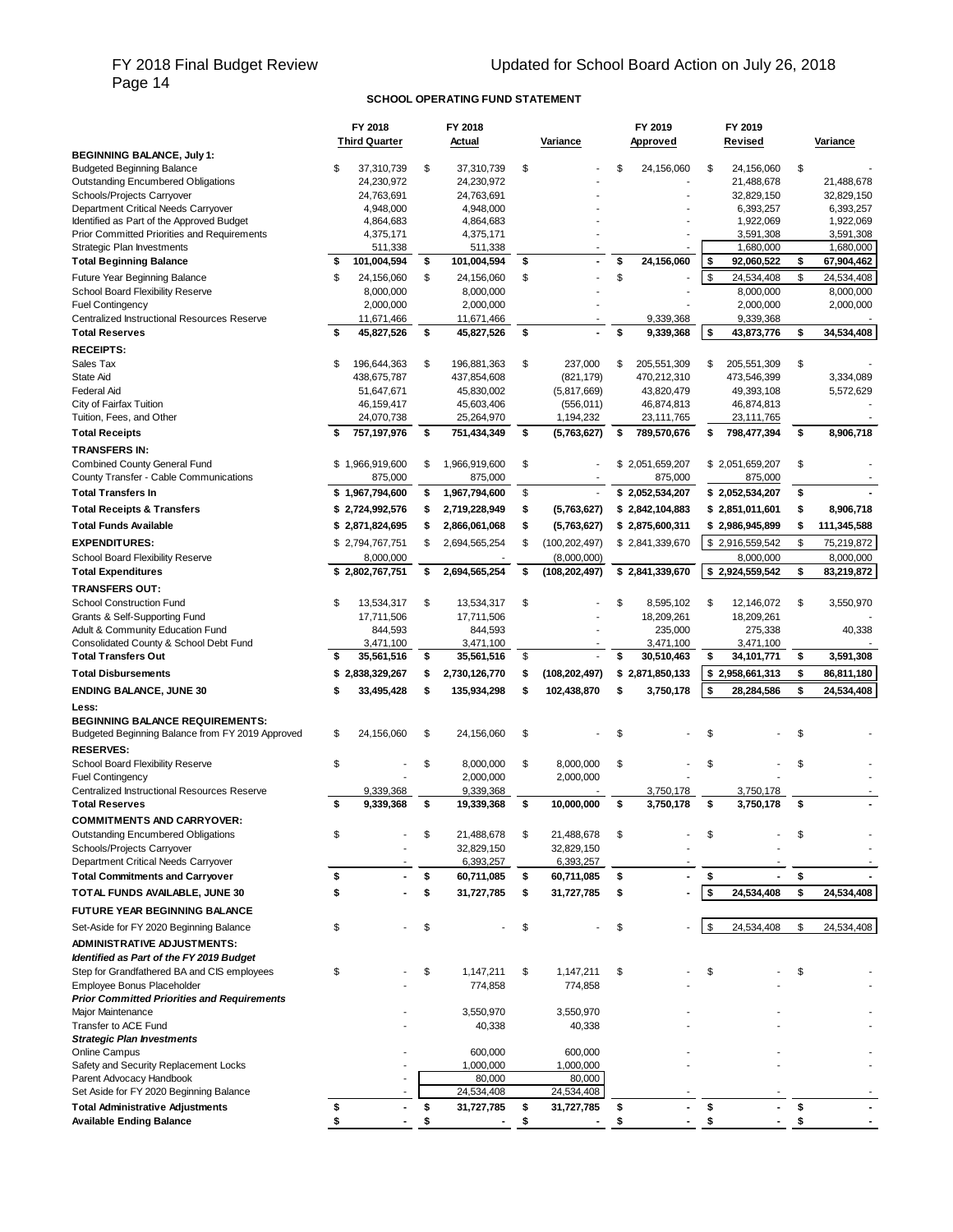### **SCHOOL CONSTRUCTION FUND STATEMENT**

|                                                           | FY 2018 |                      | FY 2018 |               |    |                   | FY 2019 | FY 2019        |                   |      |                |
|-----------------------------------------------------------|---------|----------------------|---------|---------------|----|-------------------|---------|----------------|-------------------|------|----------------|
|                                                           |         | <b>Third Quarter</b> |         | Actual        |    | Variance          |         | Approved       | Revised           |      | Variance       |
| <b>BEGINNING BALANCE, JULY 1</b>                          | \$      | 30,754,380           | \$      | 30,754,380    | \$ |                   | \$      |                | \$<br>38,437,540  | \$   | 38,437,540     |
| <b>RESERVES:</b>                                          |         |                      |         |               |    |                   |         |                |                   |      |                |
| Reserve For Turf Replacement                              |         | 1,489,621            | \$      | 1,489,621     | \$ |                   | \$      | 1,599,091      | \$<br>1,831,187   | -\$  | 232,096        |
| <b>Total Reserve</b>                                      |         | 1.489.621            | \$      | 1.489.621     | \$ |                   | \$      | 1.599.091      | \$<br>1.831.187   | \$   | 232,096        |
| <b>RECEIPTS:</b>                                          |         |                      |         |               |    |                   |         |                |                   |      |                |
| <b>General Obligation Bonds</b>                           | \$      | 155,000,000          | \$      | 155,000,000   | \$ |                   | \$      | 180,000,000    | \$<br>180,000,000 | \$   |                |
| Federal Grant - DOD Ft. Belvoir                           |         | 870,539              |         | 870,539       |    |                   |         |                |                   |      |                |
| City of Fairfax                                           |         | 20.000               |         | 15.000        |    | (5,000)           |         | 20.000         | 20.000            |      |                |
| TJHSST Tuition - Capital Costs                            |         | 800,000              |         | 873,154       |    | 73,154            |         | 800,000        | 800,000           |      |                |
| Miscellaneous Revenue                                     |         | 286,000              |         | 2,178,675     |    | 1,892,675         |         | 286,000        | 286,000           |      |                |
| <b>Turf Field Replacement Revenue</b>                     |         | 345,520              |         | 495,400       |    | 149,880           |         | 358,441        | 358,441           |      |                |
| <b>Total Receipts</b>                                     | \$      | 157,322,059          | \$      | 159,432,767   | \$ | 2,110,708         | \$      | 181,464,441    | \$<br>181,464,441 | \$   |                |
|                                                           |         |                      |         |               |    |                   |         |                |                   |      |                |
| <b>AUTHORIZED BUT UNISSUED BONDS</b>                      | \$      | 376,539,472          | \$      |               |    | \$ (376,539,472)  | \$      |                | \$<br>359,326,597 | \$   | 359,326,597    |
| <b>Total Referendums</b>                                  | £.      | 376,539,472          | Ŝ       |               |    | $$$ (376,539,472) | s       |                | \$<br>359,326,597 | \$   | 359,326,597    |
| <b>TRANSFERS IN:</b>                                      |         |                      |         |               |    |                   |         |                |                   |      |                |
| <b>School Operating Fund</b>                              |         |                      |         |               |    |                   |         |                |                   |      |                |
| <b>Building Maintenance</b>                               | \$      | 10,000,000           | \$      | 10,000,000    | \$ |                   | \$      | 6,449,030      | \$<br>10,000,000  | \$   | 3,550,970      |
| <b>Classroom Equipment</b>                                |         | 1,951,233            |         | 1,951,233     |    |                   |         | 562,988        | 562.988           |      |                |
| <b>Facility Modifications</b>                             |         | 600,000              |         | 600,000       |    |                   |         | 600,000        | 600,000           |      |                |
| Synthetic Turf Field Replacement                          |         | 983,084              |         | 983,084       |    |                   |         | 983,084        | 983,084           |      |                |
|                                                           |         |                      |         |               |    |                   |         |                |                   |      |                |
| <b>County General Construction and Contributions Fund</b> |         |                      |         |               |    |                   |         |                |                   |      |                |
| Joint BOS/SB Infrastructure Sinking Reserve               |         | 13,100,000           |         | 13,100,000    |    |                   |         | 15,600,000     | 15,600,000        |      |                |
| Synthetic Turf Field Replacement                          |         |                      |         | 1,777,290     |    | 1,777,290         |         |                |                   |      |                |
| <b>Other Contributions</b>                                |         |                      |         | 668,130       |    | 668,130           |         |                |                   |      |                |
| <b>Total Transfers In</b>                                 | \$      | 26,634,317           | S       | 29,079,737    | \$ | 2,445,420         | \$      | 24,195,102     | \$<br>27,746,072  | \$   | 3,550,970      |
| <b>Total Receipts and Transfers</b>                       | \$      | 560,495,847          |         | \$188,512,504 |    | $$$ (371,983,343) | \$      | 205,659,543    | \$<br>568,537,110 |      | \$ 362,877,567 |
|                                                           |         |                      |         |               |    |                   |         |                |                   |      |                |
| <b>Total Funds Available</b>                              |         | 592,739,848          |         | \$220,756,505 |    | \$(371,983,343)   | \$      | 207,258,635    | \$<br>608,805,838 |      | \$401,547,203  |
| <b>EXPENDITURES AND COMMITMENTS:</b>                      |         |                      |         |               |    |                   |         |                |                   |      |                |
| Expenditures                                              | \$      | 214,601,285          |         | \$180,487,778 | \$ | (34, 113, 507)    |         | \$ 204,828,018 | \$<br>246,966,528 | \$   | 42,138,510     |
| <b>Additional Contractual Commitments</b>                 |         | 376,539,472          |         |               |    | (376, 539, 472)   |         |                | 359,326,597       |      | 359,326,597    |
| <b>Total Disbursements</b>                                |         | 591,140,757          | \$      | 180,487,778   |    | $$$ (410,652,979) | \$      | 204,828,018    | \$<br>606,293,125 | \$   | 401,465,107    |
| <b>ENDING BALANCE, JUNE 30</b>                            | \$      | 1,599,091            | \$      | 40,268,727    | \$ | 38,669,636        | \$      | 2,430,617      | \$<br>2,512,713   | \$   | 82,096         |
| Less:                                                     |         |                      |         |               |    |                   |         |                |                   |      |                |
| Reserve For Turf Replacement                              | \$      | 1,599,091            | \$      | 1,831,187     | \$ | 232,096           | \$      | 2,430,617      | \$<br>2,512,713   | - \$ | 82,096         |
| <b>Available Ending Balance</b>                           | \$      |                      | \$      | 38,437,540    | \$ | 38,437,540        | \$      |                | \$                | \$   |                |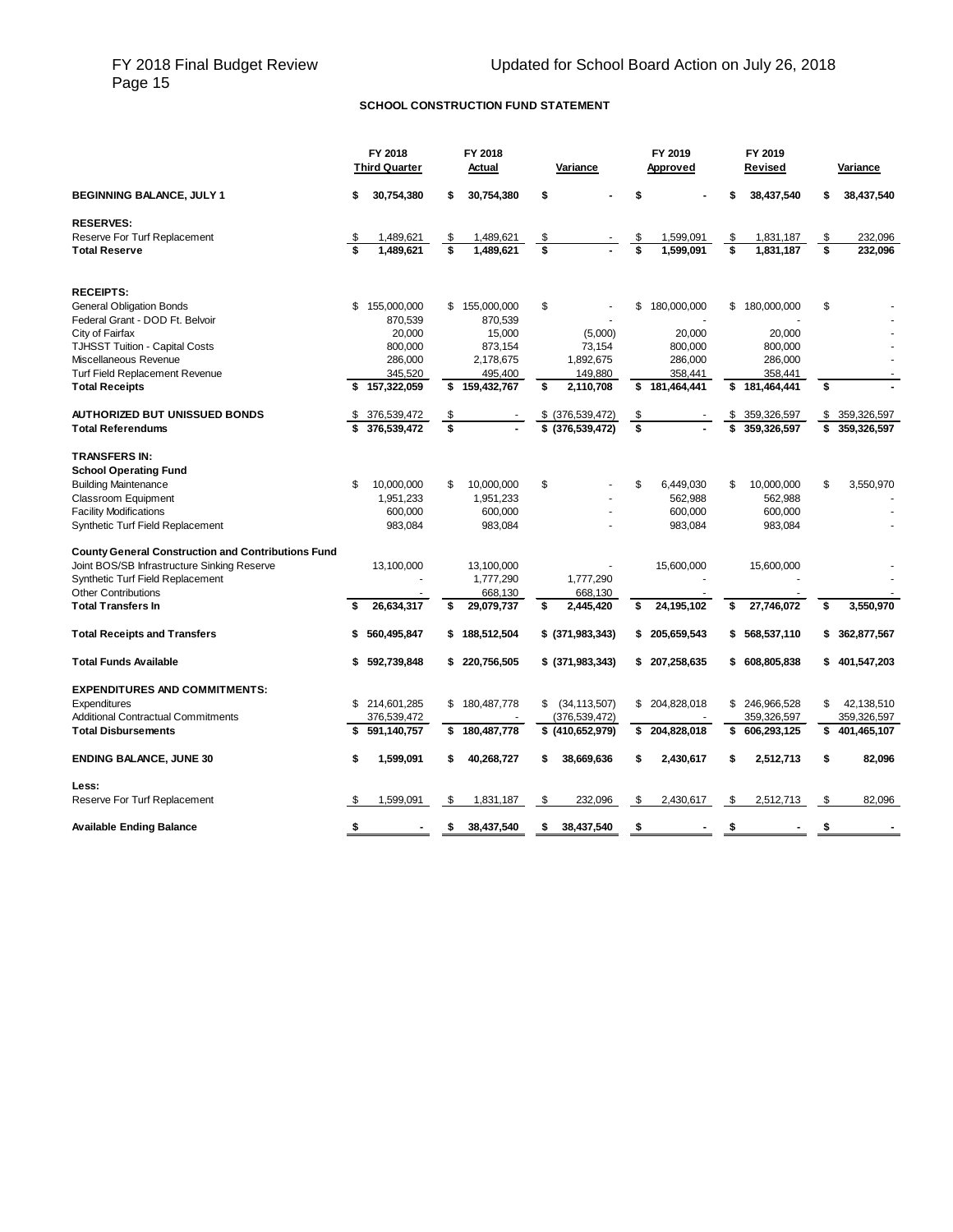# FY 2018 Final Budget Review<br>Page 16

### **FOOD AND NUTRITION SERVICES FUND STATEMENT**

|                                             |    | FY 2018<br>FY 2018<br><b>Third Quarter</b><br>Actual |    |            | Variance | FY 2019<br>Approved | FY 2019<br>Revised |                  | Variance |           |
|---------------------------------------------|----|------------------------------------------------------|----|------------|----------|---------------------|--------------------|------------------|----------|-----------|
| <b>BEGINNING BALANCE, JULY 1</b>            | S  | 16,896,056                                           | \$ | 16,896,056 | \$       |                     | 16,616,696         | \$<br>19,228,136 | S.       | 2,611,439 |
| <b>RECEIPTS:</b>                            |    |                                                      |    |            |          |                     |                    |                  |          |           |
| <b>State Aid</b>                            | \$ | 1,217,890                                            | \$ | 1,320,259  | \$       | 102,369             | \$<br>1,252,382    | \$<br>1,252,382  | \$       |           |
| <b>Federal Aid</b>                          |    | 39,840,792                                           |    | 38,841,933 |          | (998, 859)          | 39,757,378         | 39,757,378       |          |           |
| <b>Food Sales</b>                           |    | 42,487,480                                           |    | 39,301,509 |          | (3, 185, 971)       | 44,288,020         | 44,288,020       |          |           |
| Other Revenue                               |    | 160,389                                              |    | 735,848    |          | 575,459             | 53,248             | 53,248           |          |           |
| <b>Total Receipts</b>                       |    | 83,706,551                                           | \$ | 80,199,549 | \$       | (3,507,002)         | \$<br>85,351,028   | \$<br>85,351,028 | \$       |           |
| <b>Total Funds Available</b>                |    | \$100,602,607                                        | \$ | 97,095,605 | \$.      | (3,507,002)         | \$<br>101,967,724  | \$104,579,164    | \$       | 2,611,439 |
| <b>EXPENDITURES:</b>                        | \$ | 83,985,911                                           | \$ | 77,810,352 | \$       | (6, 175, 559)       | \$<br>85,351,028   | \$<br>85,397,794 | \$       | 46,766    |
| Food and Nutrition Services General Reserve | \$ | 16,616,696                                           | \$ |            | \$       | (16,616,696)        | \$<br>16,616,696   | \$<br>19,181,369 | \$       | 2,564,673 |
| <b>Total Disbursements</b>                  | \$ | 100,602,607                                          | \$ | 77,810,352 | \$       | (22, 792, 255)      | \$<br>101,967,724  | \$104,579,164    | \$       | 2,611,439 |
| Change in Inventory                         | \$ |                                                      | \$ | 57,118     | \$       | 57,118              | \$                 | \$               | \$       |           |
| <b>ENDING BALANCE, JUNE 30</b>              | \$ | ٠                                                    | \$ | 19,228,136 | \$.      | 19,228,136          | \$                 | \$               | \$       |           |
| Less:                                       |    |                                                      |    |            |          |                     |                    |                  |          |           |
| <b>Outstanding Encumbered Obligations</b>   | \$ |                                                      | \$ | 33,757     | \$       | 33,757              | \$                 | \$               | \$       |           |
| Inventory                                   |    |                                                      |    | 1,133,347  |          | 1,133,347           |                    |                  |          |           |
| <b>Available Ending Balance</b>             | \$ | ٠                                                    | S  | 18,061,032 | \$       | 18,061,032          | \$                 | \$               | \$       |           |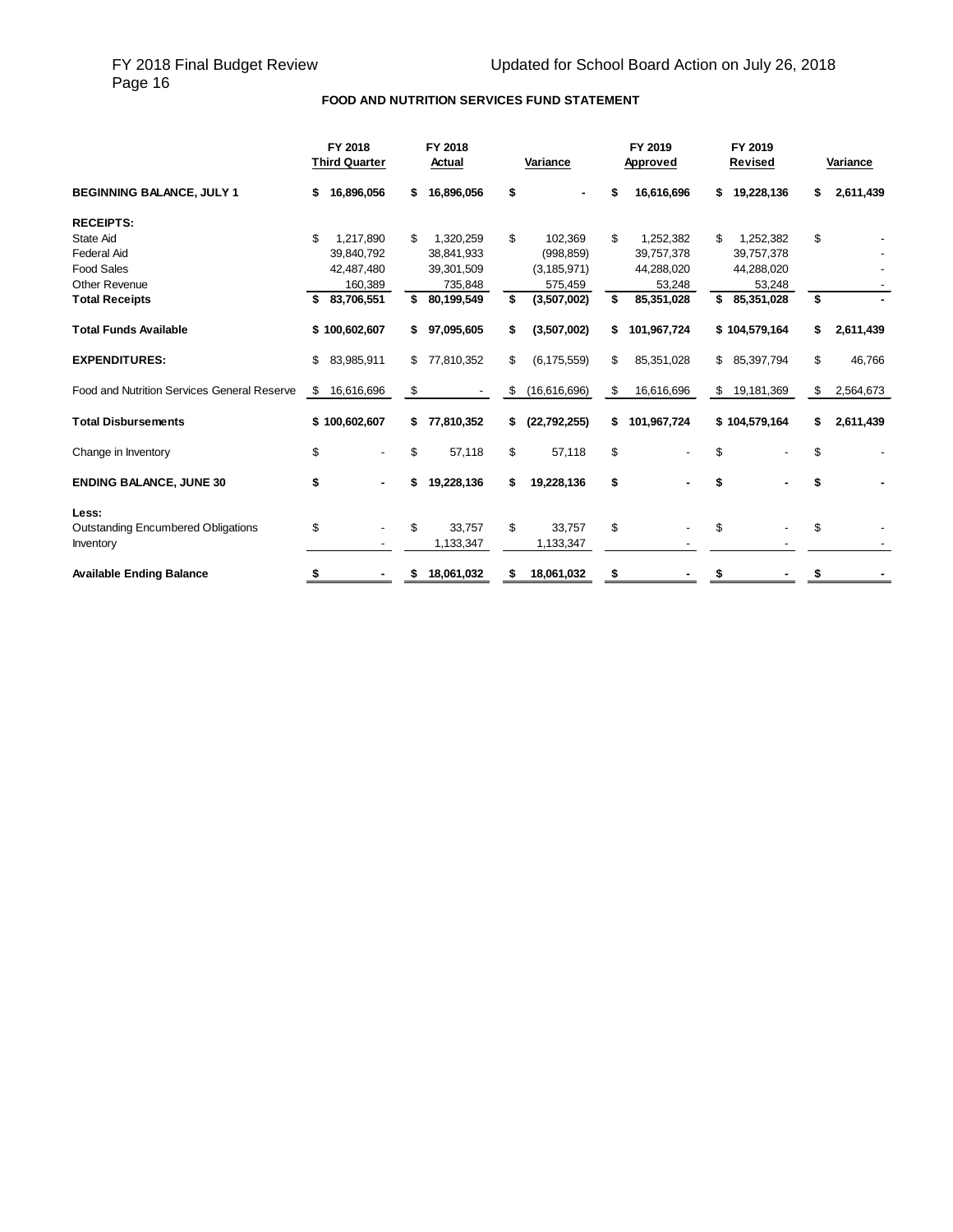$\bar{\gamma}$ 

### **ADULT & COMMUNITY EDUCATION FUND STATEMENT**

|                                           | FY 2018<br>FY 2018 |                      |                  | FY 2019 |               | FY 2019 |           |                 |            |
|-------------------------------------------|--------------------|----------------------|------------------|---------|---------------|---------|-----------|-----------------|------------|
|                                           |                    | <b>Third Quarter</b> | Actual           |         | Variance      |         | Approved  | Revised         | Variance   |
| <b>BEGINNING BALANCE, JULY 1</b>          | \$                 | (553, 238)           | \$<br>(553, 238) | \$      |               |         |           | \$<br>(40, 338) | \$(40,338) |
| <b>RECEIPTS:</b>                          |                    |                      |                  |         |               |         |           |                 |            |
| <b>State Aid</b>                          | \$                 | 893,012              | \$1,140,519      |         | \$247,507     | \$      | 892,142   | \$<br>892.142   | \$         |
| <b>Federal Aid</b>                        |                    | 2,023,611            | 2,038,376        |         | 14,766        |         | 1,666,438 | 1,666,438       |            |
| <b>Tuition and Fees</b>                   |                    | 5,884,379            | 5,190,050        |         | (694, 329)    |         | 6,532,878 | 6,532,878       |            |
| Other                                     |                    | 348,670              | 125,789          |         | (222, 881)    |         | 226,250   | 226,250         |            |
| <b>Total Receipts</b>                     | \$                 | 9,149,671            | \$8,494,734      |         | \$ (654, 937) | \$      | 9,317,708 | \$<br>9,317,708 | \$         |
| <b>TRANSFERS IN:</b>                      |                    |                      |                  |         |               |         |           |                 |            |
| <b>School Operating Fund</b>              | \$                 | 844,593              | \$<br>844,593    | \$      |               |         | 235,000   | \$<br>275,338   | \$40,338   |
| <b>Total Transfers In</b>                 | \$                 | 844,593              | \$<br>844,593    | \$      |               | \$      | 235,000   | \$<br>275,338   | \$40,338   |
| <b>Total Receipts and Transfers</b>       | \$                 | 9,994,264            | \$9,339,327      |         | \$ (654, 937) | \$      | 9,552,708 | \$<br>9,593,046 | \$40,338   |
| <b>Total Funds Available</b>              | \$                 | 9,441,026            | \$8,786,089      |         | \$ (654, 937) | \$      | 9,552,708 | \$<br>9,552,708 | \$         |
| <b>EXPENDITURES:</b>                      | \$                 | 9,441,026            | \$8,826,427      |         | \$ (614, 599) | \$      | 9,552,708 | \$<br>9,552,708 | \$         |
| <b>ENDING BALANCE, JUNE 30</b>            | \$                 |                      | \$<br>(40, 338)  |         | \$ (40, 338)  | \$      |           | \$              | \$         |
| Less:                                     |                    |                      |                  |         |               |         |           |                 |            |
| <b>Outstanding Encumbered Obligations</b> | \$                 |                      | \$<br>1,027      | \$      | 1,027         | \$      |           | \$              | \$         |
| <b>Available Ending Balance</b>           | \$                 |                      | \$<br>(41, 365)  |         | \$ (41, 365)  | \$      |           | \$              | \$         |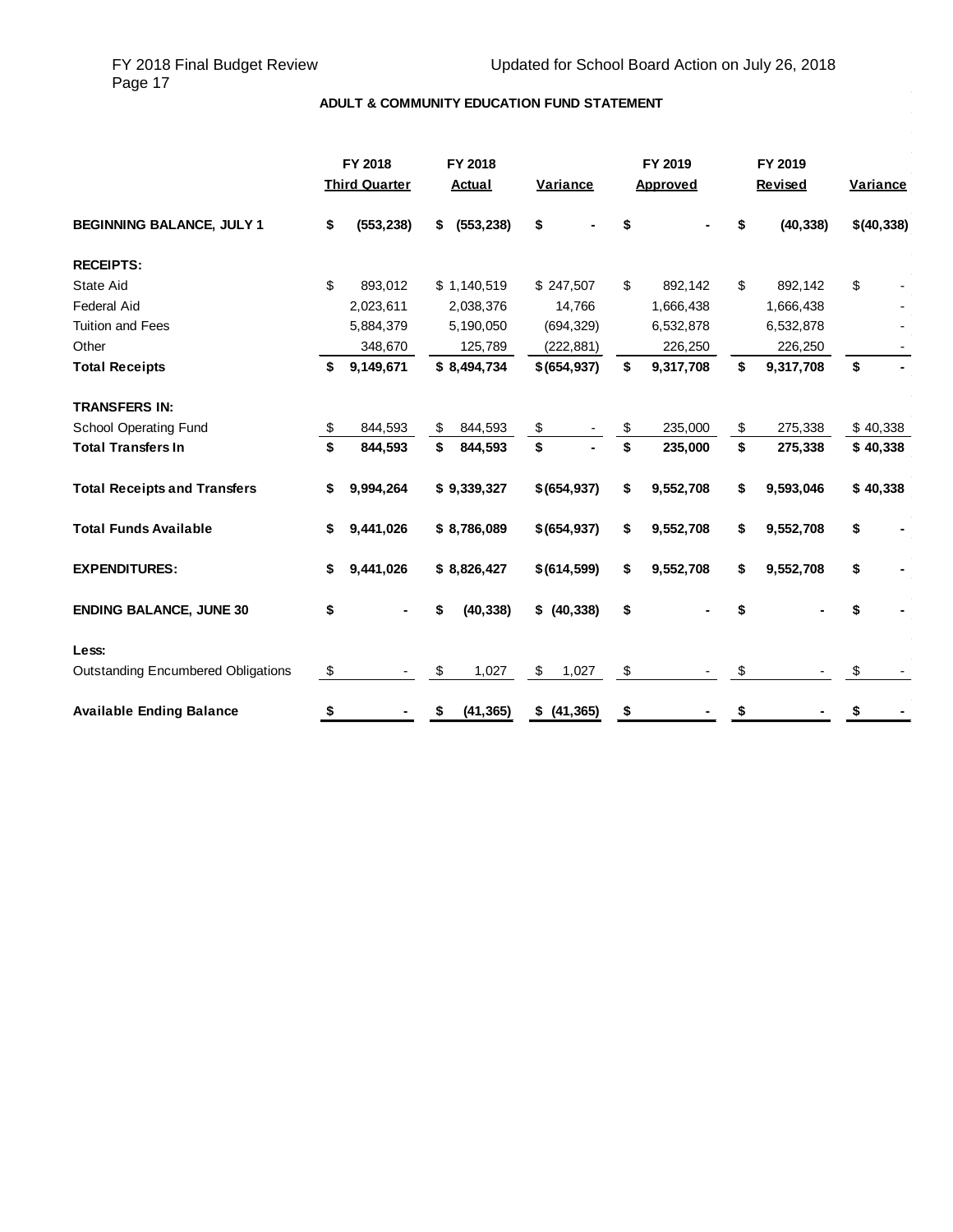# **GRANTS & SELF-SUPPORTING PROGRAMS FUND STATEMENT**

|                                           |    | FY 2018              | FY 2018          |    |                              |           | FY 2019    | FY 2019          |                  |
|-------------------------------------------|----|----------------------|------------------|----|------------------------------|-----------|------------|------------------|------------------|
|                                           |    | <b>Third Quarter</b> | Actual           |    | Variance                     |           | Approved   | Revised          | Variance         |
| <b>BEGINNING BALANCE, JULY 1</b>          |    |                      |                  |    |                              |           |            |                  |                  |
| Grants                                    | \$ | 10,769,745           | \$<br>10,769,745 | \$ |                              | \$        |            | \$<br>15,063,264 | \$<br>15,063,264 |
| Summer School                             |    | 5,749,162            | 5,749,162        |    |                              |           | 485,194    | 6,170,806        | 5,685,612        |
| <b>Total Beginning Balance</b>            | S  | 16,518,907           | \$<br>16,518,907 | \$ |                              | \$        | 485,194    | \$<br>21,234,070 | \$<br>20,748,876 |
| <b>RECEIPTS:</b>                          |    |                      |                  |    |                              |           |            |                  |                  |
| Grants                                    |    |                      |                  |    |                              |           |            |                  |                  |
| State Aid                                 | \$ | 10,571,257           | \$<br>10,293,837 | \$ | (277, 421)                   | \$        | 7,873,456  | \$<br>9,057,365  | \$<br>1,183,909  |
| <b>Federal Aid</b>                        |    | 45,463,549           | 42,514,422       |    | (2,949,127)                  |           | 33,686,116 | 41,039,813       | 7,353,697        |
| Industry, Foundation, Other               |    | 1,107,888            | 1,251,860        |    | 143,972                      |           |            | 80,992           | 80,992           |
| <b>Unallocated Grants</b>                 |    | 6,000,000            |                  |    | (6,000,000)                  |           | 6,000,000  | 6,000,000        |                  |
| Summer School                             |    |                      |                  |    |                              |           |            |                  |                  |
| <b>State Aid</b>                          |    | 984,744              | 1,056,370        |    | 71,626                       |           | 984,744    | 984,744          |                  |
| Tuition                                   |    | 2,275,990            | 2,503,788        |    | 227,798                      |           | 2,646,625  | 2,646,625        |                  |
| Industry, Foundation, Other               |    |                      | 71,921           |    | 71,921                       |           |            |                  |                  |
| <b>Total Receipts</b>                     | \$ | 66,403,428           | \$<br>57,692,197 | \$ | (8,711,231)                  | \$        | 51,190,940 | \$<br>59,809,538 | \$<br>8,618,598  |
|                                           |    |                      |                  |    |                              |           |            |                  |                  |
| <b>TRANSFERS IN:</b>                      |    |                      |                  |    |                              |           |            |                  |                  |
| School Operating Fund (Grants)            | \$ | 9,955,108            | \$<br>9,955,108  | \$ |                              | \$        | 10,452,863 | \$<br>10,452,863 | \$               |
| School Operating Fund (Summer School)     |    | 7,756,398            | 7,756,398        |    |                              |           | 7,756,398  | 7,756,398        |                  |
| Cable Communications Fund (Grants)        |    | 3,247,651            | 3,247,651        |    |                              |           | 3,352,319  | 3,352,319        |                  |
| <b>Total Transfers In</b>                 | \$ | 20,959,157           | \$<br>20,959,157 | \$ |                              | \$        | 21,561,580 | \$<br>21,561,580 | \$               |
| <b>Total Funds Available</b>              | \$ | 103,881,493          | \$<br>95,170,261 | \$ | (8,711,231)                  | \$        | 73,237,714 | \$102,605,188    | \$<br>29,367,473 |
| <b>EXPENDITURES:</b>                      |    |                      |                  |    |                              |           |            |                  |                  |
| Grants                                    | \$ | 81,115,199           | \$<br>62,969,359 | \$ | (18, 145, 840)               | \$        | 55,364,753 | \$<br>79,046,615 | \$<br>23,681,861 |
| <b>Unallocated Grants</b>                 |    | 6,000,000            |                  |    | (6,000,000)                  |           | 6,000,000  | 6,000,000        |                  |
| Summer School                             |    | 14,006,870           | 10,966,833       |    | (3,040,038)                  |           | 11,872,961 | 14,142,073       | 2,269,112        |
| <b>Total Expenditures</b>                 |    | \$101,122,069        | \$<br>73,936,191 |    | $\overline{\$}$ (27,185,878) | \$        | 73,237,714 | \$<br>99,188,688 | \$<br>25,950,974 |
| <b>RESERVES:</b>                          |    |                      |                  |    |                              |           |            |                  |                  |
| Summer School Reserve                     | \$ | 2,759,424            | \$               | \$ | (2,759,424)                  | <u>\$</u> |            | \$<br>3,416,500  | \$<br>3,416,500  |
| <b>Total Reserves</b>                     | \$ | 2,759,424            | \$               | \$ | (2,759,424)                  | \$        |            | \$<br>3,416,500  | \$<br>3,416,500  |
| <b>Total Disbursements</b>                | \$ | 103,881,493          | \$<br>73,936,191 |    | \$ (29, 945, 301)            | \$        | 73,237,714 | \$102,605,188    | \$<br>29,367,473 |
|                                           |    |                      |                  |    |                              |           |            | \$               | \$               |
| <b>ENDING BALANCE, JUNE 30</b>            | \$ |                      | 21,234,070       | S. | 21,234,070                   | \$        |            |                  |                  |
| Less:                                     |    |                      |                  |    |                              |           |            |                  |                  |
| <b>Outstanding Encumbered Obligations</b> | \$ |                      | \$<br>1,849,427  | \$ | 1,849,427                    | \$        |            | \$               | \$               |
| <b>Available Ending Balance</b>           | \$ |                      | \$<br>19,384,643 | \$ | 19,384,643                   | \$        |            | \$               | \$               |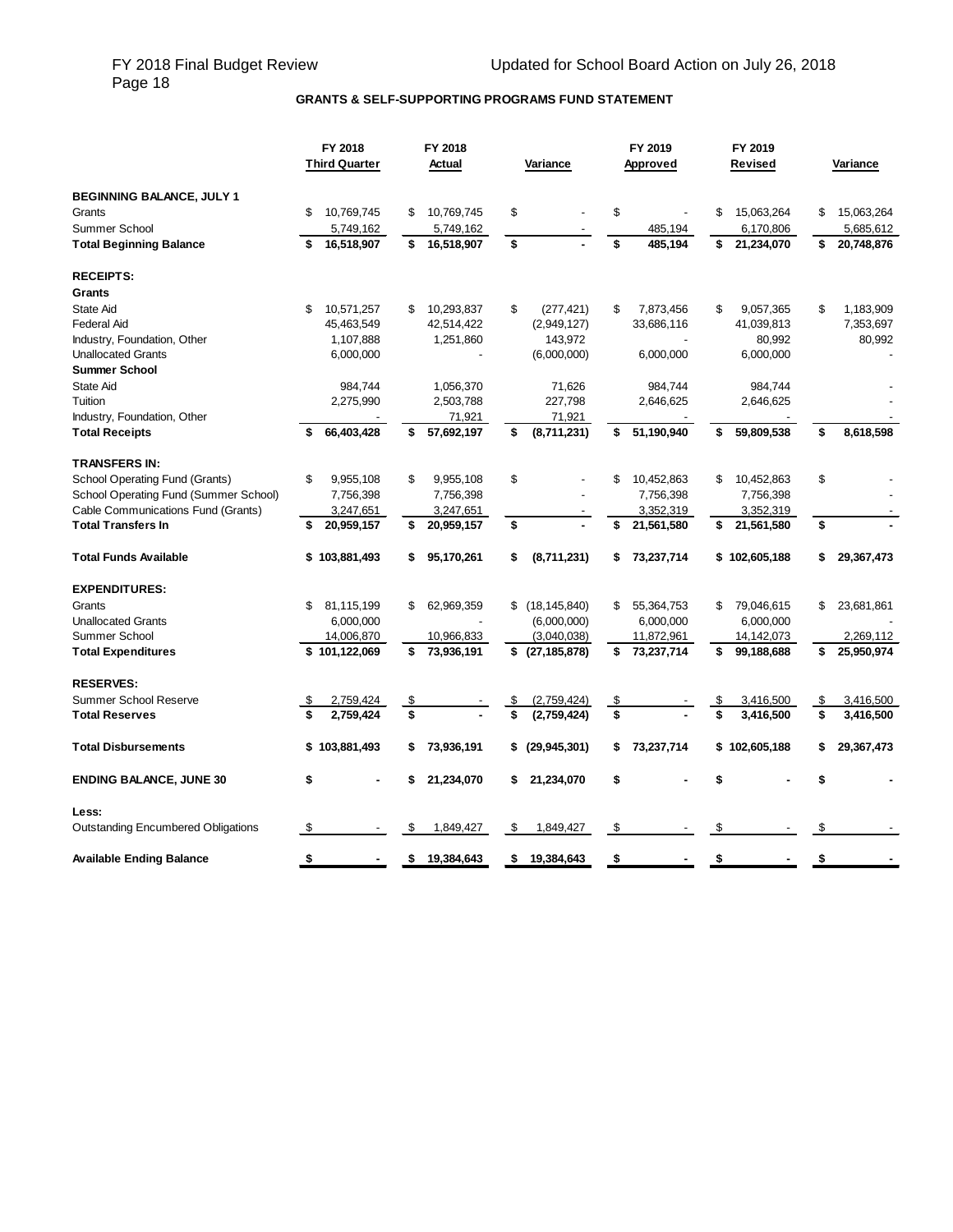# FY 2018 Final Budget Review<br>Page 19

### **SCHOOL INSURANCE FUND STATEMENT**

|                                                                                                           | FY 2018<br><b>Third Quarter</b>            | FY 2018<br>Actual                          | Variance            | FY 2019<br>Approved                        |     | FY 2019<br>Revised                   | <b>Variance</b>                                |
|-----------------------------------------------------------------------------------------------------------|--------------------------------------------|--------------------------------------------|---------------------|--------------------------------------------|-----|--------------------------------------|------------------------------------------------|
| Workers' Compensation Accrued Liability<br>Other Insurance Accrued Liability<br><b>Allocated Reserves</b> | \$<br>38,486,733<br>7,151,282<br>8,541,630 | \$<br>38,486,733<br>7,151,282<br>8,541,630 | \$                  | \$<br>38,486,733<br>7,151,282<br>4,213,433 | \$  | 37,291,893<br>6,505,819<br>7,375,857 | \$<br>(1, 194, 840)<br>(645, 463)<br>3,162,423 |
| <b>BEGINNING BALANCE, JULY 1</b>                                                                          | 54,179,645                                 | \$<br>54,179,645                           | \$                  | \$<br>49,851,448                           | \$  | 51,173,569                           | \$<br>1,322,120                                |
| <b>RECEIPTS:</b>                                                                                          |                                            |                                            |                     |                                            |     |                                      |                                                |
| <b>Workers' Compensation</b>                                                                              |                                            |                                            |                     |                                            |     |                                      |                                                |
| <b>School Operating Fund</b>                                                                              | \$<br>8,238,928                            | \$<br>8,238,928                            | \$                  | \$<br>8,238,928                            | \$  | 8,238,928                            | \$                                             |
| School Food & Nutrition Serv. Fund                                                                        | 324,284                                    | 324,284                                    |                     | 324,284                                    |     | 324,284                              |                                                |
| <b>Other Insurance</b>                                                                                    |                                            |                                            |                     |                                            |     |                                      |                                                |
| School Operating Fund                                                                                     | 4,468,127                                  | 4,468,127                                  |                     | 4,468,127                                  |     | 4,468,127                            |                                                |
| Insurance Proceeds/ Rebates                                                                               | 50,000                                     | 166,019                                    | 116,019             | 200,000                                    |     | 200,000                              |                                                |
| <b>Total Receipts</b>                                                                                     | 13,081,339                                 | \$<br>13,197,358                           | \$<br>116.019       | \$<br>13,231,339                           | \$  | 13,231,339                           | \$                                             |
| <b>Total Funds Available</b>                                                                              | \$<br>67,260,984                           | 67,377,003                                 | \$<br>116,019       | 63,082,787                                 |     | 64,404,908                           | \$<br>1,322,120                                |
| <b>EXPENDITURES:</b>                                                                                      |                                            |                                            |                     |                                            |     |                                      |                                                |
| Workers' Compensation Administration                                                                      | \$<br>715.666                              | \$<br>432.443                              | \$<br>(283, 223)    | \$<br>678.651                              | \$  | 678.651                              | \$                                             |
| Workers' Compensation Claims Paid                                                                         | 9,171,000                                  | 9,038,584                                  | (132, 416)          | 9,171,000                                  |     | 9,171,000                            |                                                |
| Workers' Compensation Claims Management                                                                   | 1,000,000                                  | 1,095,947                                  | 95,947              | 1,000,000                                  |     | 1,000,000                            |                                                |
| Other Insurance                                                                                           | 6,522,870                                  | 5,636,460                                  | (886, 410)          | 6,526,523                                  |     | 6,526,523                            |                                                |
| <b>General Reserves</b>                                                                                   | 4,213,433                                  |                                            | (4,213,433)         | 68,598                                     |     | 3,231,021                            | 3,162,423                                      |
| <b>Total Expenditures</b>                                                                                 | \$<br>21,622,969                           | \$<br>16,203,434                           | \$<br>(5,419,535)   | \$<br>17,444,772                           | \$  | 20,607,196                           | \$<br>3,162,423                                |
| Net change in accrued liabilities-Workers' Comp                                                           | \$                                         | \$<br>(1, 194, 840)                        | \$<br>(1, 194, 840) | \$                                         | \$  |                                      | \$                                             |
| Net change in accrued liabilities-Other Insurance                                                         |                                            | (645, 463)                                 | (645, 463)          |                                            |     |                                      |                                                |
| Net Change in Accrued Liability                                                                           | \$                                         | \$<br>(1,840,303)                          | \$<br>(1,840,303)   | \$                                         | \$  |                                      | \$                                             |
| <b>ENDING BALANCE, June 30</b>                                                                            | \$<br>45,638,015                           | \$<br>51,173,569                           | \$<br>5,535,554     | \$<br>45,638,015                           |     | 43,797,712                           | \$<br>(1,840,303)                              |
| Less:                                                                                                     |                                            |                                            |                     |                                            |     |                                      |                                                |
| <b>Outstanding Encumbered Obligations</b>                                                                 | \$                                         | \$                                         | \$                  | \$                                         | \$  |                                      | \$                                             |
| <b>Available Ending Balance</b>                                                                           | \$<br>45,638,015                           | \$<br>51,173,569                           | \$<br>5,535,554     | \$<br>45,638,015                           | \$  | 43,797,712                           | \$<br>(1,840,303)                              |
| <b>Restricted Reserves</b>                                                                                |                                            |                                            |                     |                                            |     |                                      |                                                |
| Workers' Compensation Accrued Liability                                                                   | \$<br>38,486,733                           | \$<br>37,291,893                           | \$<br>(1, 194, 840) | \$<br>38,486,733                           | \$  | 37,291,893                           | \$<br>(1, 194, 840)                            |
| Other Insurance Accrued Liability                                                                         | 7,151,282                                  | 6,505,819                                  | (645, 463)          | 7,151,282                                  |     | 6,505,819                            | (645, 463)                                     |
| <b>Allocated Reserves</b>                                                                                 |                                            | 7,375,857                                  | 7,375,857           |                                            |     |                                      |                                                |
| <b>Total Reserves</b>                                                                                     | \$<br>45.638.015                           | \$<br>51.173.569                           | \$<br>5.535.554     | \$<br>45.638.015                           | \$. | 43.797.712                           | \$<br>(1,840,303)                              |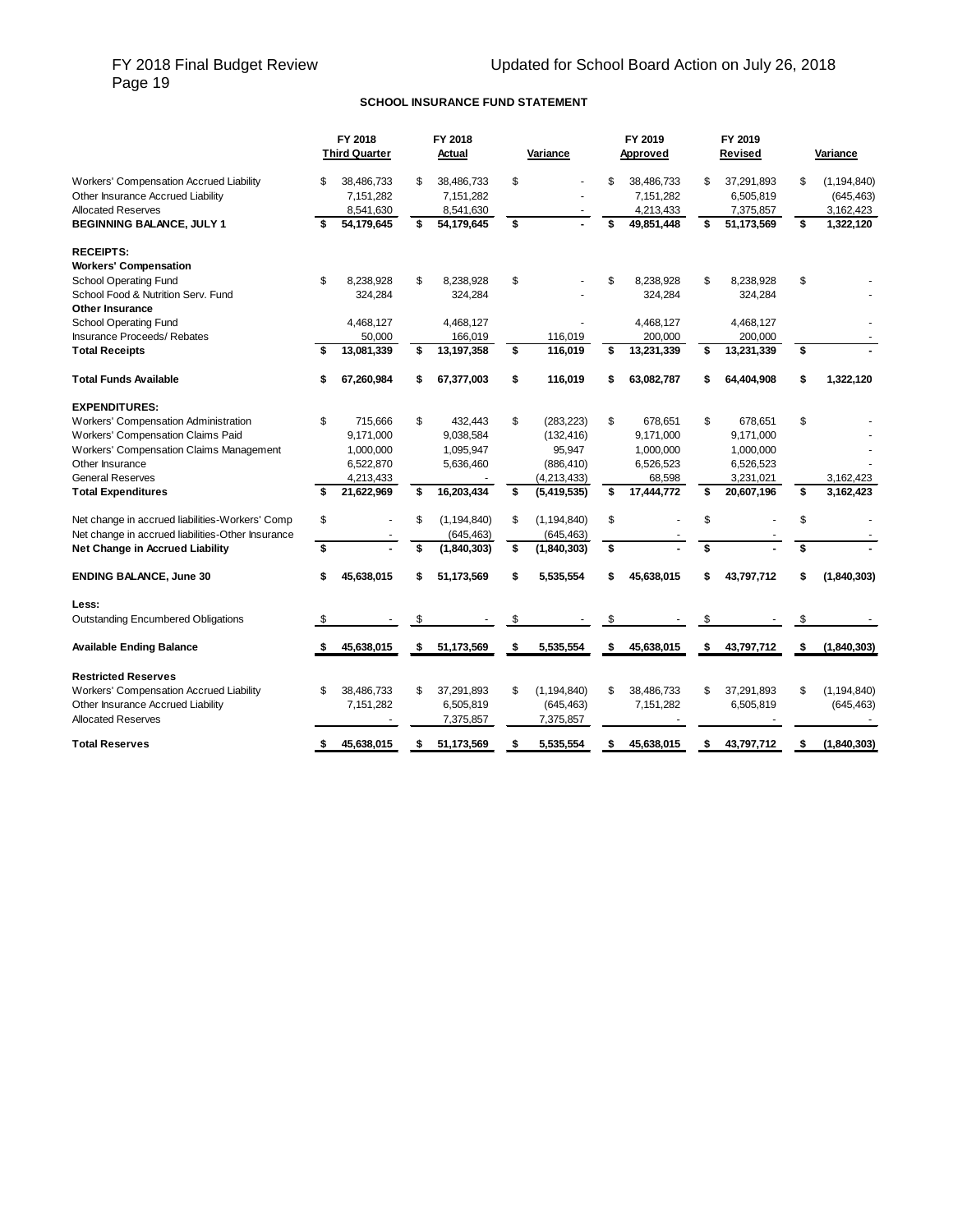# FY 2018 Final Budget Review<br>Page 20

#### **SCHOOL HEALTH AND FLEXIBLE BENEFITS FUND STATEMENT**

|                                           | FY 2018<br><b>Third Quarter</b> | FY 2018<br>Actual |    | Variance       |    | FY 2019<br>Approved | FY 2019<br>Revised | Variance     |
|-------------------------------------------|---------------------------------|-------------------|----|----------------|----|---------------------|--------------------|--------------|
| BEGINNING BALANCE, JULY 1                 | \$<br>54,658,784                | \$54,658,784      | \$ |                | \$ | 51,716,932          | \$<br>71,278,629   | \$19,561,697 |
| <b>RECEIPTS:</b>                          |                                 |                   |    |                |    |                     |                    |              |
| <b>Employer Contributions</b>             | \$<br>243,454,627               | \$243,040,448     | \$ | (414, 178)     | \$ | 257,936,651         | \$<br>257,936,651  | \$           |
| <b>Employee Contributions</b>             | 72,354,663                      | 72,440,218        |    | 85,555         |    | 76,608,172          | 76,608,172         |              |
| <b>Retiree/Other Contributions</b>        | 59,034,774                      | 54,419,060        |    | (4,615,714)    |    | 61,939,202          | 61,939,202         |              |
| Interest Income                           | 100,000                         | 662,437           |    | 562,437        |    | 100,000             | 100,000            |              |
| <b>Rebates and Subsidies</b>              | 22,297,000                      | 26,562,820        |    | 4,265,820      |    | 25,078,556          | 25,078,556         |              |
| Subtotal                                  | \$<br>397,241,064               | \$397,124,984     | \$ | (116,080)      | \$ | 421,662,581         | \$<br>421,662,581  | \$           |
| Flexible Accounts Withholdings            | \$<br>9,160,000                 | \$10,320,797      | \$ | 1,160,797      | \$ | 9,160,000           | \$<br>9,160,000    | \$           |
| <b>Total Receipts</b>                     | 406.401.064                     | \$407,445,781     | \$ | 1,044,717      | \$ | 430,822,581         | \$<br>430,822,581  | \$           |
| Total Funds Available                     | \$<br>461,059,848               | \$462,104,565     | s  | 1,044,717      |    | 482,539,513         | \$<br>502,101,210  | \$19,561,697 |
| <b>EXPENDITURES/PAYMENTS:</b>             |                                 |                   |    |                |    |                     |                    |              |
| <b>Health Benefits Paid</b>               | \$<br>322,375,983               | \$302,549,617     | \$ | (19, 826, 367) | \$ | 337,484,877         | \$<br>337,484,877  | \$           |
| Premiums Paid                             | 61,952,110                      | 63,372,556        |    | 1,420,446      |    | 70,721,565          | 70,721,565         |              |
| Claims Incurred but not Reported (IBNR)   | 21,620,500                      | 21,000,000        |    | (620, 500)     |    | 22,701,525          | 22,081,025         | (620, 500)   |
| <b>IBNR Prior Year Credit</b>             | (19,655,000)                    | (19,655,000)      |    |                |    | (21,620,500)        | (21,000,000)       | 620,500      |
| <b>Health Administrative Expenses</b>     | 13,889,323                      | 13,574,928        |    | (314, 395)     |    | 13,292,034          | 13,294,726         | 2,692        |
| <b>Subtotal</b>                           | \$<br>400,182,916               | \$380,842,100     | \$ | (19,340,816)   | \$ | 422,579,502         | \$<br>422,582,193  | \$<br>2,692  |
| Flexible Accounts Reimbursement           | \$<br>9,000,000                 | \$<br>9,816,027   | \$ | 816,027        | \$ | 9,000,000           | \$<br>9,000,000    | \$           |
| <b>FSA Administrative Expenses</b>        | 160,000                         | 167,809           |    | 7,809          |    | 160,000             | 160,000            |              |
| Subtotal                                  | \$<br>9,160,000                 | \$<br>9,983,836   | \$ | 823,836        | \$ | 9,160,000           | \$<br>9,160,000    | \$           |
| <b>Total Expenditures</b>                 | \$<br>409,342,916               | \$390,825,936     | \$ | (18,516,980)   | \$ | 431,739,502         | \$<br>431,742,193  | \$<br>2,692  |
| <b>ENDING BALANCE, JUNE 30</b>            | \$<br>51,716,932                | \$71,278,629      | \$ | 19,561,697     | S  | 50,800,011          | \$<br>70,359,017   | \$19,559,005 |
| Less:                                     |                                 |                   |    |                |    |                     |                    |              |
| <b>Outstanding Encumbered Obligations</b> | \$                              | \$<br>2.692       | \$ | 2.692          | \$ |                     | \$                 | \$           |
| <b>Premium Stabilization Reserve</b>      | 51,716,932                      | 71,275,937        |    | 19,559,005     |    | 50,800,011          | 70,359,017         | 19,559,005   |
| <b>Available Ending Balance</b>           | \$                              |                   |    |                |    |                     |                    |              |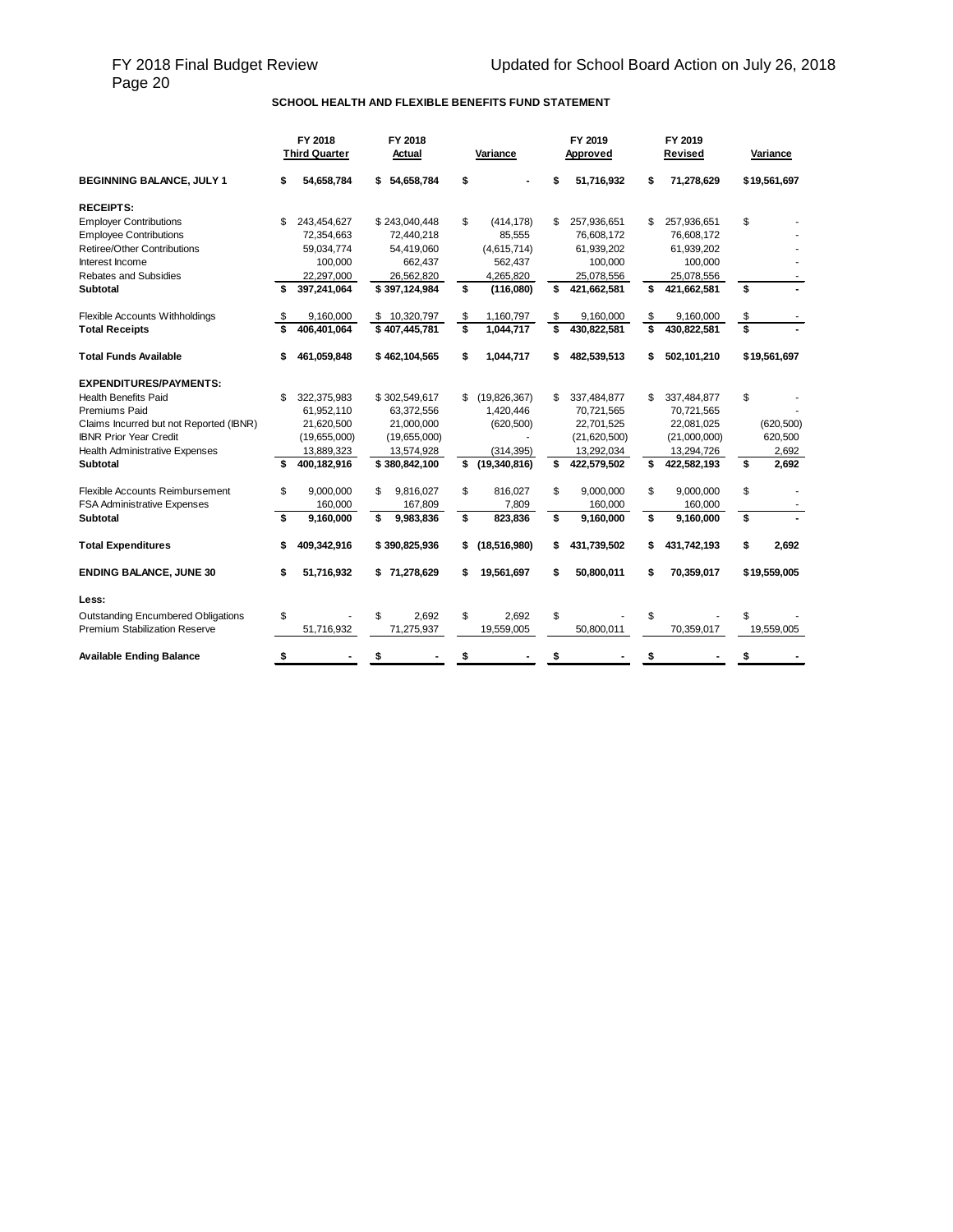### **EDUCATIONAL EMPLOYEES' SUPPLEMENTARY RETIREMENT SYSTEM OF FAIRFAX COUNTY FUND STATEMENT**

|                                       | FY 2018<br>Third Quarter | FY 2018<br>Actual | Variance             | FY 2019<br>Approved | FY 2019<br>Revised     | Variance          |
|---------------------------------------|--------------------------|-------------------|----------------------|---------------------|------------------------|-------------------|
| <b>BEGINNING BALANCE, JULY 1</b>      | \$2,304,258,096          | \$2,304,258,096   | \$<br>$\blacksquare$ | \$2,471,479,998     | \$2,467,255,650        | (4,224,348)<br>\$ |
| <b>RECEIPTS:</b>                      |                          |                   |                      |                     |                        |                   |
| Contributions                         | \$<br>135,942,077        | \$<br>135,873,977 | \$<br>(68, 100)      | \$<br>140,158,220   | \$<br>140,158,220      | \$                |
| Investment Income                     | 236.056.000              | 225,818,665       | (10,237,335)         | 253,356,000         | 253,356,000            |                   |
| <b>Total Receipts</b>                 | 371,998,077<br>5         | \$<br>361,692,642 | \$<br>(10, 305, 435) | \$<br>393,514,220   | \$<br>393,514,220      | \$                |
| <b>Total Funds Available</b>          | \$2,676,256,173          | \$2,665,950,738   | (10, 305, 435)<br>\$ | \$2,864,994,218     | \$2,860,769,870        | \$<br>(4,224,348) |
| <b>EXPENDITURES</b>                   | \$<br>204,776,175        | \$<br>198,695,088 | \$<br>(6,081,087)    | \$<br>214,154,663   | \$<br>214,155,053      | \$<br>390         |
| <b>ENDING BALANCE, JUNE 30</b>        | \$2,471,479,998          | \$2,467,255,650   | \$<br>(4,224,348)    | \$2,650,839,555     | \$2,646,614,817        | (4,224,738)<br>\$ |
| Less:                                 |                          |                   |                      |                     |                        |                   |
| Outstanding Encumbered Obligations \$ |                          | \$<br>390         | \$<br>390            | \$                  | \$                     | \$                |
| <b>AVAILABLE ENDING BALANCE</b>       | \$2,471,479,998          | \$2,467,255,260   | <u>(4,224,738)</u>   | \$2,650,839,555     | <u>\$2,646,614,817</u> | (4,224,738)       |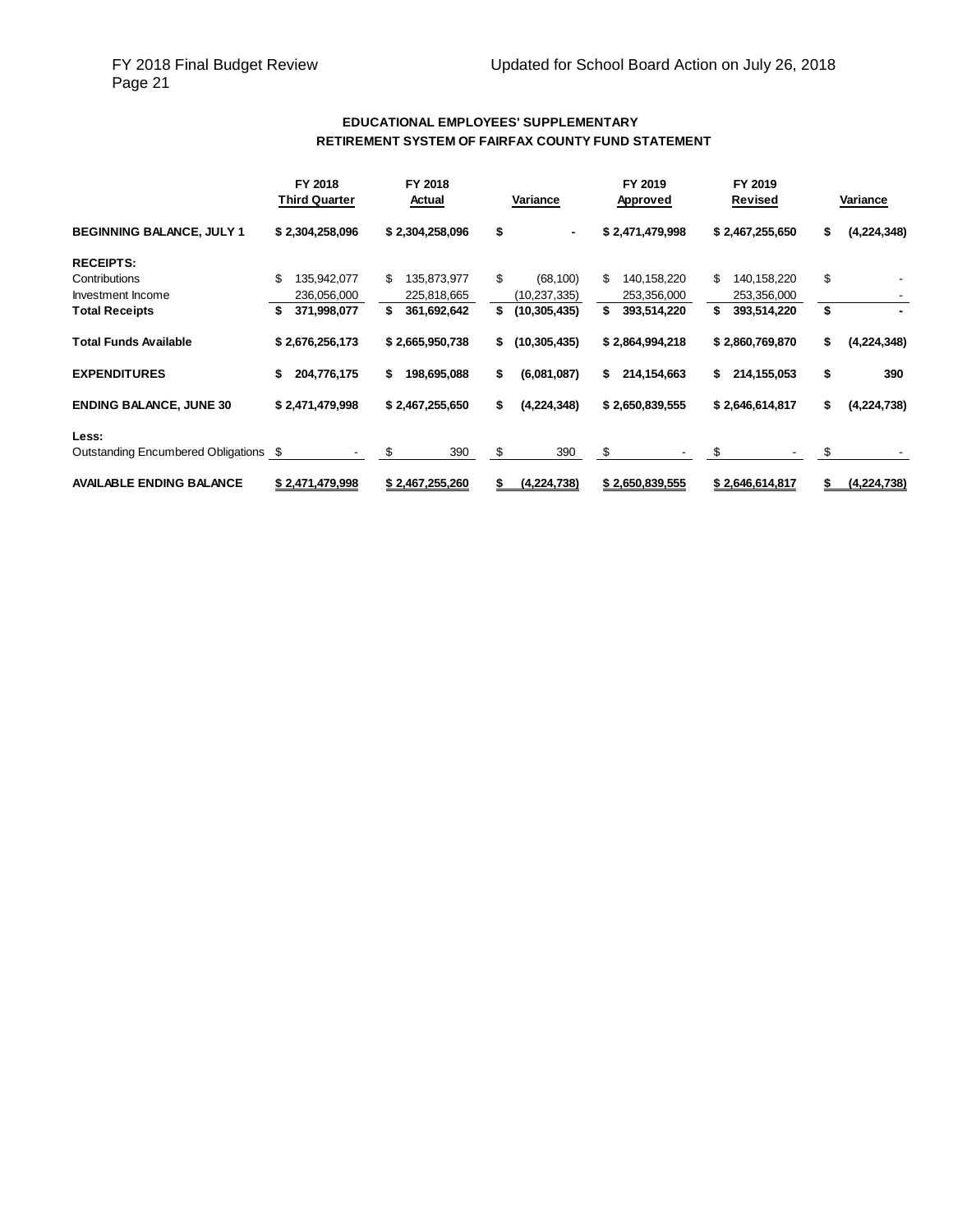### **SCHOOL OTHER POST-EMPLOYMENT BENEFITS (OPEB) TRUST FUND STATEMENT**

|                                                 | FY 2018<br><b>Third Quarter</b> | FY 2018<br>Actual | Variance          | FY 2019<br>Approved | FY 2019<br>Revised | Variance        |
|-------------------------------------------------|---------------------------------|-------------------|-------------------|---------------------|--------------------|-----------------|
| <b>BEGINNING BALANCE, JULY 1 \$ 118,697,379</b> |                                 | \$118,697,379     | \$<br>۰.          | \$128,738,891       | \$135,102,537      | 6,363,646<br>\$ |
| <b>REVENUE:</b>                                 |                                 |                   |                   |                     |                    |                 |
| <b>Employer Contributions</b>                   | \$.<br>27,163,000               | \$ 24,512,000     | \$<br>(2,651,000) | \$<br>28,095,000    | 28,095,000<br>\$   | \$              |
| Net Investment Income                           | 5,142,012                       | 11,491,708        | 6,349,696         | 5,142,012           | 5,142,012          |                 |
| <b>Total Revenue</b>                            | 32,305,012                      | 36,003,708<br>\$  | \$<br>3,698,696   | 33,237,012<br>\$    | \$<br>33,237,012   | \$              |
| <b>TOTAL FUNDS AVAILABLE</b>                    | \$151,002,391                   | \$154,701,088     | 3,698,696<br>S    | \$161,975,903       | \$168,339,549      | \$<br>6,363,646 |
| <b>EXPENDITURES:</b>                            |                                 |                   |                   |                     |                    |                 |
| <b>Benefits Paid</b>                            | \$<br>22,163,000                | \$<br>19,512,000  | \$<br>(2,651,000) | S.<br>23,095,000    | 23,095,000<br>S.   | \$              |
| <b>Administrative Expenses</b>                  | 100,500                         | 86,550            | (13,950)          | 100,500             | 100,500            |                 |
| <b>Total Expenditures</b>                       | 22,263,500                      | S.<br>19,598,550  | \$<br>(2,664,950) | \$<br>23,195,500    | \$<br>23,195,500   | \$              |
| <b>ENDING BALANCE, JUNE 30</b>                  | \$128,738,891                   | \$135,102,537     | 6,363,646<br>S    | \$138,780,403       | \$145,144,049      | 6,363,646<br>S  |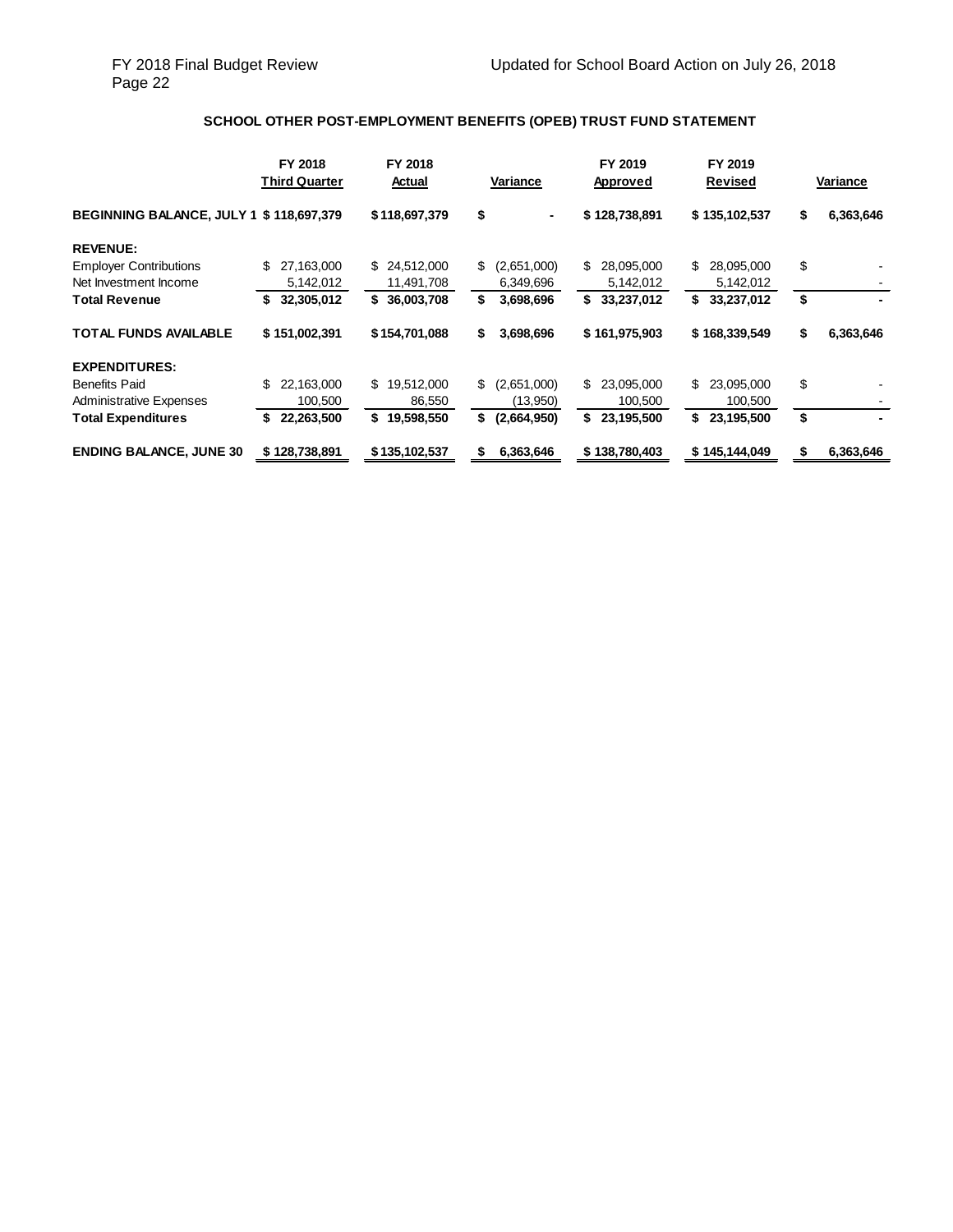Attachment A

### **SUPPLEMENTAL APPROPRIATION RESOLUTION FY 2019**

**BE IT RESOLVED** that the Fairfax County School Board requests the County Board of Supervisors to amend the FY 2019 Appropriation Resolution for the following School Board funds:

 **Appropriate to:**

 **County Schools**

| <b>Fund</b> | <b>Fund Name</b>                                                                                                              | From            | To              | Change        |
|-------------|-------------------------------------------------------------------------------------------------------------------------------|-----------------|-----------------|---------------|
|             | S10000 Public Schools Operating<br><b>Operating Expenditures</b>                                                              | \$2,827,625,720 | \$2,924,559,542 | \$96,933,822  |
|             | S31000 School Construction<br><b>Operating Expenditures</b>                                                                   | \$179,282,018   | \$606,293,125   | \$427,011,107 |
|             | S40000 School Food & Nutrition Services<br><b>Operating Expenditures</b>                                                      | \$101,967,724   | \$104,579,164   | \$2,611,440   |
|             | S43000 School Adult & Community Education<br><b>Operating Expenditures</b>                                                    | \$9,552,708     | \$9,552,708     | \$0           |
|             | S50000 School Grants & Self-Supporting<br><b>Operating Expenditures</b>                                                       | \$72,565,197    | \$102,605,188   | \$30,039,991  |
|             | S60000 Public Schools Insurance Fund<br><b>Operating Expenditures</b>                                                         | \$17,444,772    | \$20,607,196    | \$3,162,424   |
|             | S62000 School Health and Flexible Benefits<br><b>Trust Fund</b><br><b>Operating Expenditures</b>                              | \$482,539,513   | \$502,101,210   | \$19,561,697  |
|             | S71000 School Educational Employees'<br><b>Supplementary Retirement</b><br><b>Trust Fund</b><br><b>Operating Expenditures</b> | \$214,154,663   | \$214,155,053   | \$390         |
|             | S71100 School Other Post Employment<br><b>Benefits Trust Fund</b><br><b>Operating Expenditures</b>                            | \$23,195,500    | \$23,195,500    | \$0           |

**I certify the above is a true and correct copy of a resolution adopted by the School Board of Fairfax County, Virginia, as part of the FY 2018 Final Budget Review, at a regular meeting held on July 26, 2018, at Luther Jackson Middle School, Falls Church, Virginia.**

 $\frac{1}{2}$  ,  $\frac{1}{2}$  ,  $\frac{1}{2}$  ,  $\frac{1}{2}$  ,  $\frac{1}{2}$  ,  $\frac{1}{2}$  ,  $\frac{1}{2}$  ,  $\frac{1}{2}$  ,  $\frac{1}{2}$  ,  $\frac{1}{2}$  ,  $\frac{1}{2}$  ,  $\frac{1}{2}$  ,  $\frac{1}{2}$  ,  $\frac{1}{2}$  ,  $\frac{1}{2}$  ,  $\frac{1}{2}$  ,  $\frac{1}{2}$  ,  $\frac{1}{2}$  ,  $\frac{1$ Date **Ilene Muhlberg, Clerk** County School Board of Fairfax County, Virginia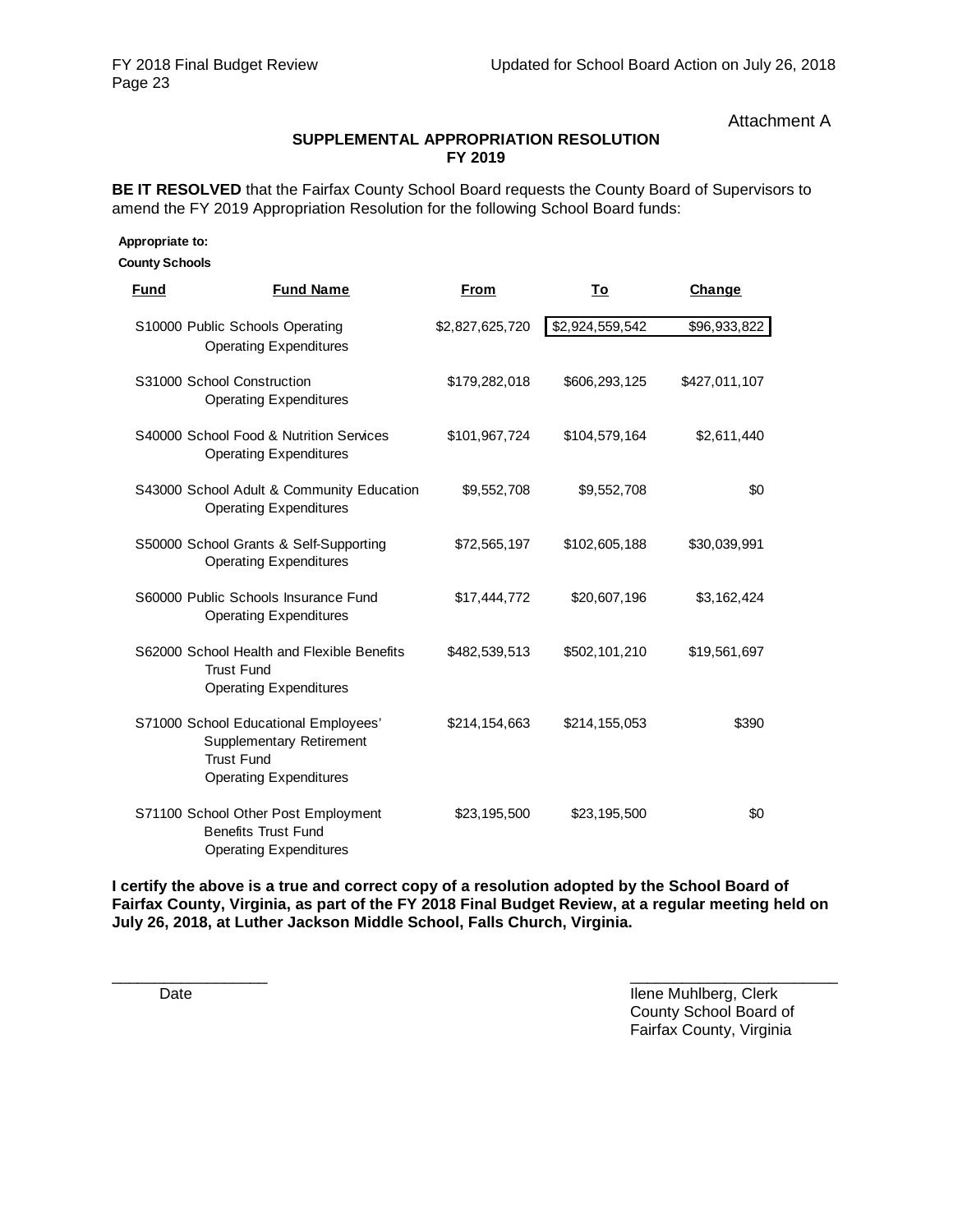Attachment B

### **FISCAL PLANNING RESOLUTION FY 2019**

**BE IT RESOLVED** that the Fairfax County School Board requests the County Board of Supervisors to amend the FY 2019 Fiscal Planning Resolution for the following School Board funds:

| <b>Fund</b> | <b>Fund Name</b>                   | <b>Fund</b>        | <b>Transfer To</b>                           | From         | <u>To</u>    | Change      |
|-------------|------------------------------------|--------------------|----------------------------------------------|--------------|--------------|-------------|
| S10000      | <b>Public Schools</b><br>Operating |                    |                                              |              |              |             |
|             |                                    | S31000             | <b>School Construction</b>                   | \$8,595,102  | \$12,146,072 | \$3,550,970 |
|             |                                    | S43000             | School Adult &<br><b>Community Education</b> | \$235,000    | \$275,338    | \$40,338    |
|             |                                    | S50000             | School Grants &<br><b>Self Supporting</b>    | \$18,209,261 | \$18,209,261 | \$0         |
|             |                                    | C <sub>20000</sub> | Consolidated<br><b>Debt Service</b>          | \$3,471,100  | \$3,471,100  | \$0         |

**I certify the above is a true and correct copy of a resolution adopted by the School Board of Fairfax County, Virginia, as part of the FY 2018 Final Budget Review, at a regular meeting held on July 26, 2018, at Luther Jackson Middle School, Falls Church, Virginia.**

\_\_\_\_\_\_\_\_\_\_\_\_\_\_\_\_\_\_\_ \_\_\_\_\_\_\_\_\_\_\_\_\_\_\_\_\_\_\_\_\_\_\_\_ Date **Ilene Muhlberg, Clerk** County School Board of Fairfax County, Virginia